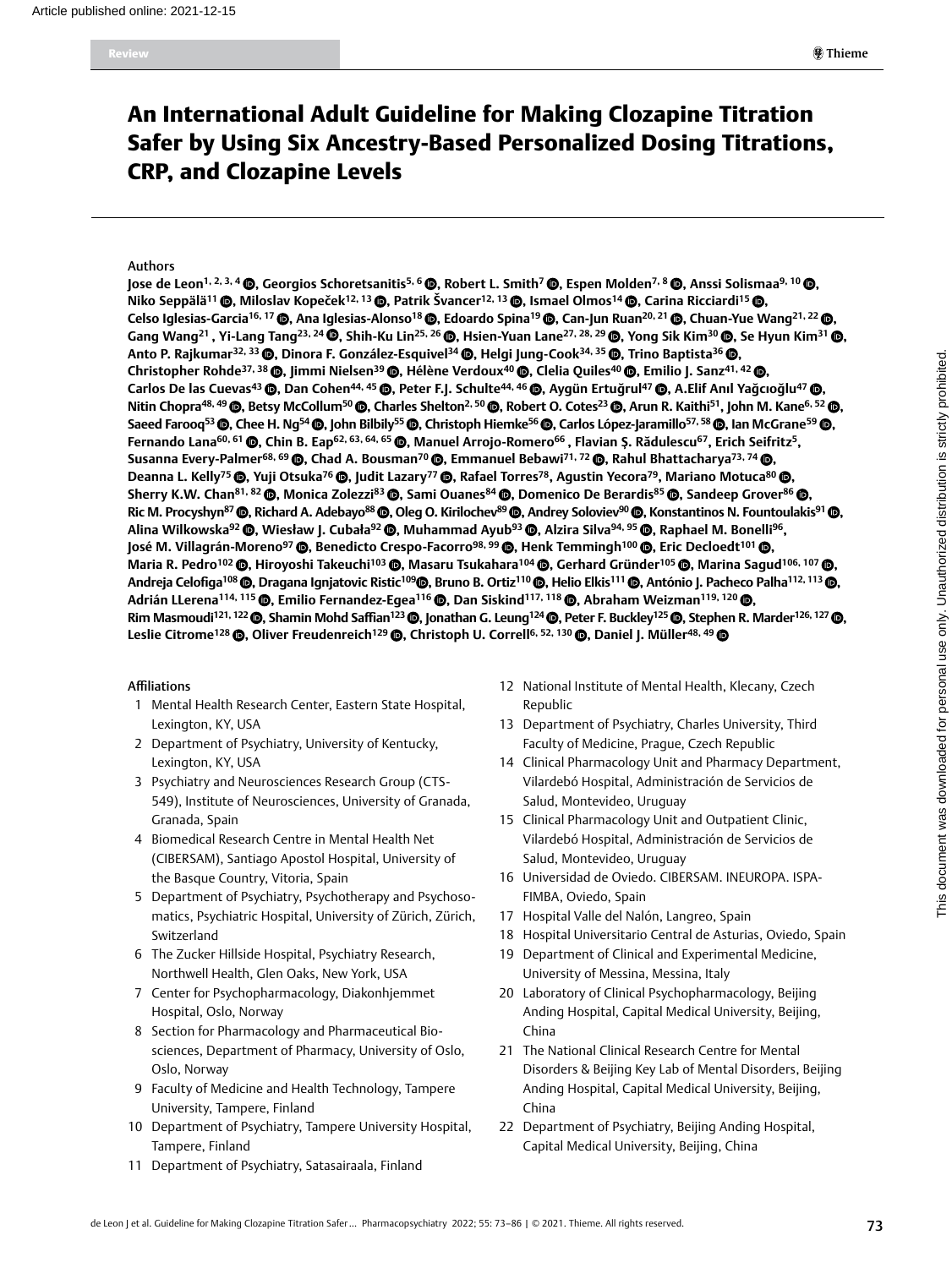- 23 Department of Psychiatry and Behavioral Sciences, Emory University School of Medicine, Atlanta, Georgia, USA
- 24 Substance Abuse Treatment Program, Atlanta VA Medical Center, Decatur, Georgia, USA
- 25 Department of Psychiatry, Linkou Chang Gung Memorial Hospital, Taoyuan, Taiwan
- 26 Department of Psychiatry, School of Medicine, Taipei Medical University, Taipei, Taiwan
- 27 Graduate Institute of Biomedical Sciences, China Medical University, Taichung, Taiwan
- 28 Department of Psychiatry and Brain Disease Research Center, China Medical University Hospital, Taichung, Taiwan
- 29 Department of Psychology, College of Medical and Health Sciences, Asia University, Taichung, Taiwan
- 30 Department of Neuropsychiatry, Nowon Eulji Medical Center, Eulji University, School of Medicine, Seoul, Korea
- 31 Department of Psychiatry, Seoul National University Hospital, Seoul National University College of Medicine, Seoul, Republic of Korea
- 32 Department of Psychiatry, Christian Medical College, Vellore, India
- 33 Institute of Mental Health, Jubilee Campus, University of Nottingham, Triumph Road, Nottingham, United Kingdom
- 34 Instituto Nacional de Neurología y Neurocirugía, México City, México
- 35 Facultad de Química, Universidad Nacional Autónoma de México (UNAM), México City, México
- 36 Department of Physiology, Los Andes University Medical School, Mérida, Venezuela
- 37 Department of Affective Disorders, Aarhus University Hospital - Psychiatry, Aarhus, Denmark
- 38 Department of Clinical Medicine, Aarhus University, Aarhus, Denmark
- 39 Mental Health Centre Glostrup, Copenhagen University Hospital, Copenhagen, Denmark
- 40 Univ. Bordeaux, Inserm, Bordeaux Population Health Research Center, Team Pharmacoepidemiology, UMR 1219, F-33000 Bordeaux, France
- 41 Department of Physical Medicine and Pharmacology, School of Medicine, Universidad de La Laguna, Canary Islands, Spain
- 42 Hospital Universitario de Canarias, Tenerife, Spain
- 43 Department of Internal Medicine, Dermatology and Psychiatry, School of Medicine, and Instituto Universitario de Neurociencia (IUNE), University of La Laguna, Canary Islands, Spain
- 44 Dutch Clozapine Collaboration Group, Castricum, The Netherlands
- 45 FACT-team in Heerhugowaard, Department of Severe Mental Illness, Mental Health Services North-Holland North, The Netherlands
- 46 Mental Health Team Alkmaar, Mental Health Services Noord-Holland-Noord, Alkmaar, The Netherlands
- 47 Department of Psychiatry, Hacettepe University Faculty of Medicine, Ankara, Turkey
- 48 Addictions Division, Centre for Addiction and Mental Health, Toronto, Canada
- 49 Department of Psychiatry, University of Toronto, Toronto, Ontario, Canada
- 50 Eastern State Hospital, Lexington, Kentucky, USA
- 51 Hazelwood Center, Louisville, Kentucky, USA
- 52 Department of Psychiatry and Molecular Medicine, Donald and Barbara Zucker School of Medicine at Hofstra/Northwell Hempstead, New York, USA
- 53 School of Medicine, Keele University, Staffordshire, and Midlands Partnership NHS Foundation Trust, Staffordshire, United Kingdom
- 54 Department of Psychiatry, The University of Melbourne, Melbourne, Victoria, Australia
- 55 Department of Psychiatry, Washington University in St. Louis, St. Louis, Missouri, USA
- 56 Department of Psychiatry and Psychotherapy, University Medical Center of Mainz, Germany
- 57 Grupo de Investigación en Psiquiatría GIPSI, Departamento de Psiquiatría, Facultad de Medicina, Universidad de Antioquia, Medellin, Colombia
- 58 Programa Trastornos del Ánimo, Hospital Universitario San Vicente Fundación, Medellín, Colombia
- 59 Department of Pharmacy Practice, University of Montana, Missoula, USA
- 60 Institute of Neuropsychiatry and Addictions (INAD), Parc de Salut Mar, Barcelona, Spain
- 61 Department of Psychiatry, Autonomous University of Barcelona, Spain
- 62 Unit of Pharmacogenetics and Clinical Psychopharmacology, Center for Psychiatric Neurosciences, Lausanne University Hospital and University of Lausanne, Switzerland
- 63 Center for Research and Innovation in Clinical Pharmaceutical Sciences, Lausanne University Hospital and University of Lausanne, Switzerland
- 64 School of Pharmaceutical Sciences, University of Geneva, Switzerland
- 65 Institute of Pharmaceutical Sciences of Western Switzerland, University of Geneva, University of Lausanne, Switzerland
- 66 Department of Psychiatry, Complejo Hospitalario Universitario de Santiago, Santiago de Compostela, Spain
- 67 Center for Drug Sciences, Faculty of Pharmacy, University of Medicine and Pharmacy Carol Davila, Bucharest, Romania
- 68 Te Korowai Whāriki Central Regional Forensic Service, Capital and Coast District Health Board, Wellington, New Zealand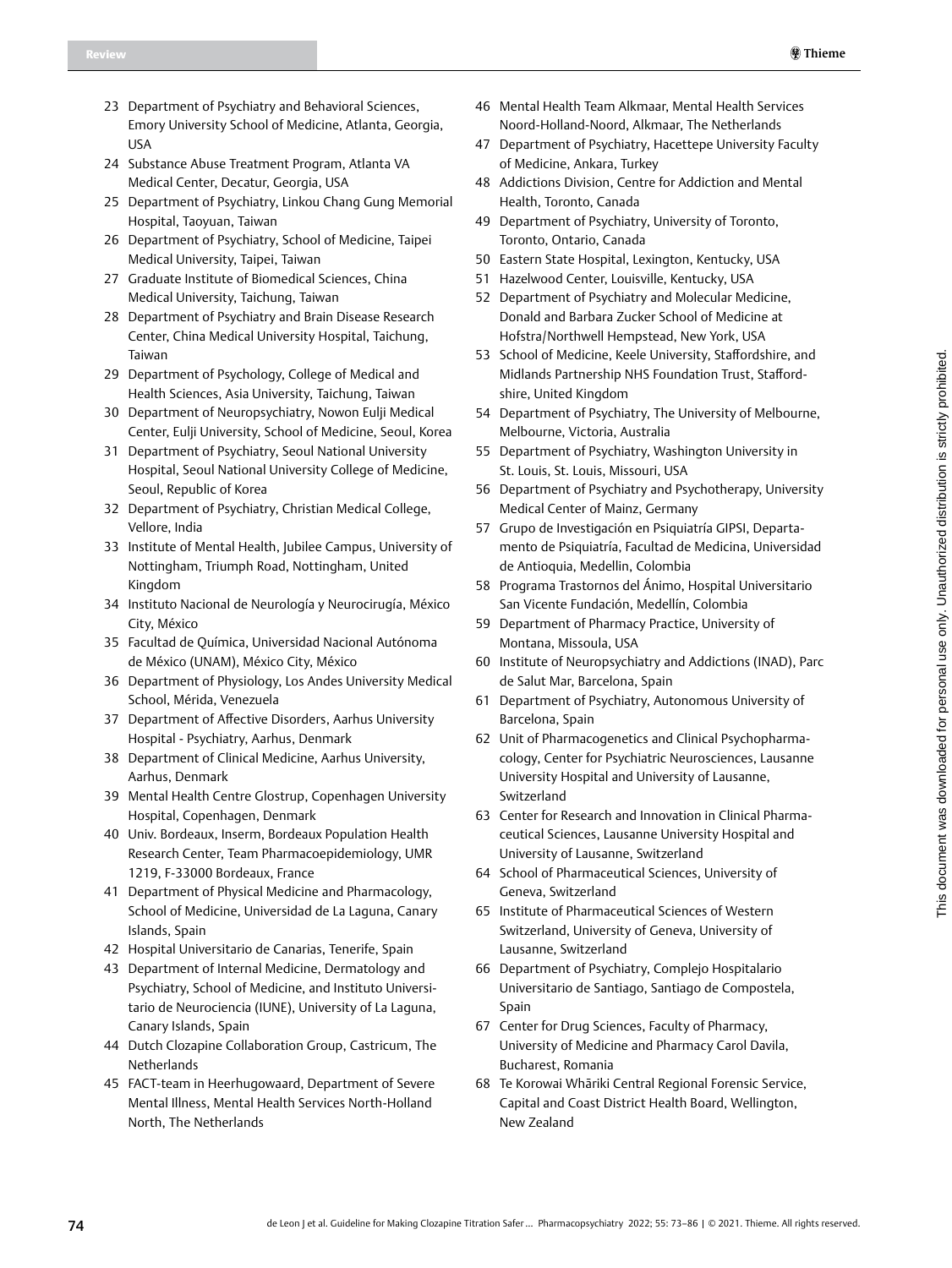- 69 Department of Psychological Medicine, University of Otago, Wellington, New Zealand
- 70 Departments of Medical Genetics, Psychiatry, Physiology & Pharmacology, and Community Health Sciences University of Calgary, Alberta, Canada
- 71 Faculty of Medicine, University of Montreal, Montreal, Canada
- 72 Department of Pharmacy, Hôpital du Sacré-Cœur de Montréal, Montreal, Canada
- 73 East London NHS Foundation Trust, London, United Kingdom
- 74 Honorary Clinical Senior Lecturer, Barts and the London School of Medicine, Queen Mary University of London, United Kingdom
- 75 Department of Psychiatry, School of Medicine, Maryland Psychiatric Research Center, University of Maryland School of Medicine, Baltimore, Maryland, USA
- 76 Department of Psychiatry, Asahi General Hospital, Chiba, Japan
- 77 National Institute of Mental Health, Neurology and Neurosurgery, Budapest, Hungary
- 78 Department of Psychiatry, School of Medicine, Pontificia Universidad Católica de Chile, Santiago, Chile
- 79 Secretaría de Salud Mental y Adicciones, Ministerio de Salud de la Provincia de Jujuy, San Salvador de Jujuy, Argentina
- 80 Instituto Vilapriño, Center for Studies, Assistance and Research in Neurosciences, Mendoza, Argentina
- 81 Department of Psychiatry, LSK Faculty of Medicine, The University of Hong Kong, Hong Kong SAR
- 82 State Key Laboratory of Brain and Cognitive Sciences, The University of Hong Kong, Hong Kong SAR
- 83 College of Pharmacy, QU Health, Qatar University, Doha, Qatar
- 84 Department of Psychiatry, Hamad Medical Corporation, Doha, Qatar
- 85 NHS, Department of Mental Health, "G. Mazzini" Hospital, Teramo, Italy
- 86 Department of Psychiatry, Post Graduate Institute of Medical Education and Research, Chandigarh, India
- 87 British Columbia Mental Health and Substance Use Research Institute, Department of Psychiatry, University of British Columbia, Vancouver, BC, Canada
- 88 Federal Neuropsychiatric Hospital Yaba, Lagos, Nigeria
- 89 Department of Clinical Pharmacology, Astrakhan State Medical University, Astrakhan, Russian Federation
- 90 Department of Psychiatry and Clinical Psychology, Northern State Medical University, Arkhangelsk, Russia
- 91 3rd Department of Psychiatry, Division of Neurosciences, School of Medicine, Faculty of Health Sciences, Aristotle University of Thessaloniki, Greece
- 92 Department of Psychiatry, Medical University of Gdańsk, Gdańsk, Poland
- 93 Department of Psychiatry, Queens University, Kingston, Canada
- 94 Psychiatry Department, Centro Hospitalar Universitário de S. João, Porto, Portugal
- 95 Faculdade de Medicina da Universidade do Porto, Porto, Portugal
- 96 Sigmund Freud University, Vienna, Austria
- 97 Department of Neurosciences, Jerez University Hospital, Andalusian Health Service, University of Cadiz, Jerez, Spain
- 98 Department of Psychiatry, School of Medicine, University Hospital Virgen del Rocio-IBIS, Sevilla, Spain
- 99 Spanish Network for Research in Mental Health (CIBERSAM), Sevilla, Spain
- 100 Department of Psychiatry and Mental Health, University of Cape Town, Valkenberg Hospital, Western Cape, Cape Town, South Africa
- 101 Division of Clinical Pharmacology, Department of Medicine, Faculty of Medicine and Health Sciences, Stellenbosch University, Cape Town, South Africa
- 102 Hospital Central de Maputo, Maputo, Mozambique
- 103 Department of Neuropsychiatry, Keio University School of Medicine, Tokyo, Japan
- 104 Department of Psychiatry, Okayama Psychiatric Medical Center, Okayama, Japan
- 105 Central Institute of Mental Health, Department of Molecular Neuroimaging, Medical Faculty Mannheim, University of Heidelberg, Mannheim, Germany
- 106 Department of Psychiatry, School of Medicine, University of Zagreb, Zagreb, Croatia
- 107 Department for Psychiatry and Psychological Medicine, University Hospital Center Zagreb, Croatia
- 108 Department of Psychiatry, University Medical Centre Maribor, Maribor, Slovenia
- 109 University of Kragujevac, Faculty of Medical Sciences, Department of Psychiatry, Kragujevac, Serbia
- 110 Group of Resistant Schizophrenia (GER), Schizophrenia Program (Proesq), Federal University of Sao Paulo, SP, Brazil
- 111 Department and Institute of Psychiatry, University of São Paulo Medical School (FMUSP), Sao Paulo, Brazil
- 112 Department and Institute of Psychiatry and Mental Health, Oporto Faculty of Medicine, Oporto, Portugal
- 113 Casa de Salidedo Som Jesus (Psychiatric Hospital), Oporto, Portugal
- 114 INUBE Biosanitary Research Institute of Extremadura. Extremadura University Hospital and Medical School, Badajoz, Spain
- 115 Spanish Network for Research in Mental Health (CIBERSAM), Instituto de Salud Carlos III, Madrid, Spain
- 116 Cambridge Psychosis Centre, Cambrigeshire and Peterborough NHS Foundation Trust & Department of Psychiatry, University of Cambridge, Cambridge, United Kingdom
- 117 Metro South Addiction and Mental Health Service, Brisbane, Australia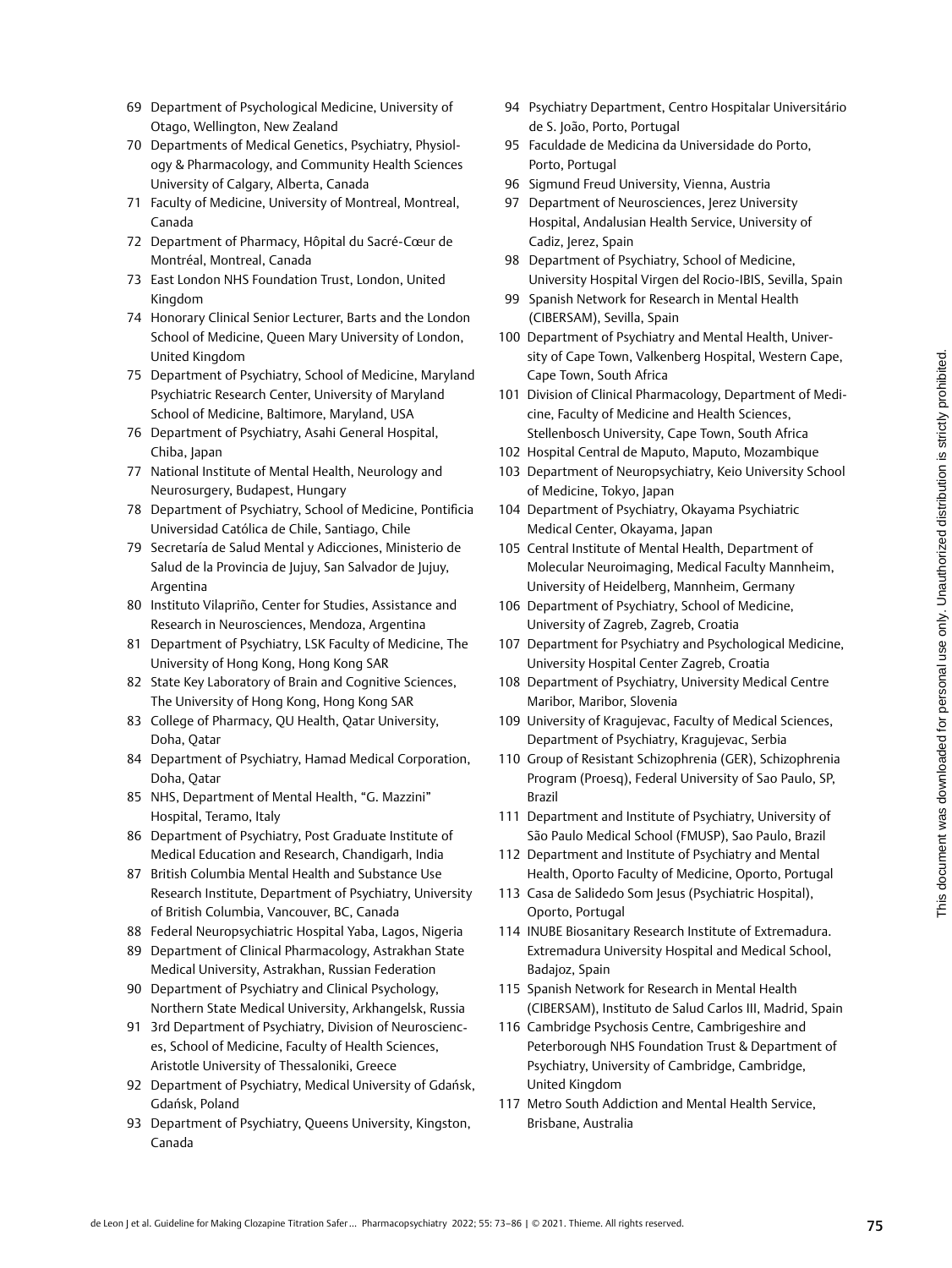- 118 Queensland Centre for Mental Health Research and School of Clinical Medicine, University of Queensland, Brisbane, Australia
- 119 Research Unit, Geha Mental Health Center and Molecular Psychiatry Laboratory, Felsenstein Medical Research Center, Tel Aviv, Israel
- 120 Department of Psychiatry Sackler Faculty of Medicine and Sagol School of Neuroscience, Tel Aviv University, Tel Aviv, Israel
- 121 Psychiatry "A" Department, Hedi Chaker University Hospital, Sfax, Tunisia
- 122 Faculty of Medicine, University of Sfax, Sfax, Tunisia
- 123 Centre for Quality Management of Medicines, Faculty of Pharmacy, Universiti Kebangsaan Malaysia, Kuala Lumpur, Malaysia
- 124 Department of Pharmacy, Mayo Clinic, Rochester, MN, USA
- 125 School of Medicine, Virginia Commonwealth University, Richmond, VA, USA
- 126 Semel Institute for Neuroscience at UCLA, Los Angeles, CA, USA
- 127 VA Desert Pacific Mental Illness Research, Education, and Clinical Center, Los Angeles, CA, USA
- 128 New York Medical College, Department of Psychiatry and Behavioral Sciences, Valhalla, NY, USA
- 129 Department of Psychiatry, Massachusetts General Hospital, Harvard Medical School, Boston, MA, USA
- 130 Charité Universitätsmedizin Berlin, Department of Child and Adolescent Psychiatry, Berlin, Germany

#### Key words

Native American continental ancestry group, Asian continental ancestry group, clozapine/adverse effects, clozapine/blood, clozapine/metabolism, clozapine/ therapeutic use, clozapine/toxicity, CYP1A2, drug labeling, European continental ancestry group, infection, inflammation, mortality/drug effects, sex, smoking.

received 10.06.2021 revised 23.08.2021 accepted 23.08.2021 published online 15.12.2021

#### Bibliography

Pharmacopsychiatry 2022; 55: 73–86 DOI [10.1055/a-1625-6388](https://doi.org/10.1055/a-1226-7257) ISSN 0176-3679 © 2021. Thieme. All rights reserved. Georg Thieme Verlag KG, Rüdigerstraße 14, 70469 Stuttgart, Germany

### Correspondence

Jose de Leon, M.D., Mental Health Research Center at Eastern State Hospital, 1350 Bull Lea Road, Lexington, KY 40511, USA jdeleon@uky.edu



**Supplementary Material** is available under https://doi.org/10.1055/a-1625-6388

## **Abstract**

This international guideline proposes improving clozapine package inserts worldwide by using ancestry-based dosing and titration. Adverse drug reaction (ADR) databases suggest that clozapine is the third most toxic drug in the United States (US), and it produces four times higher worldwide pneumonia mortality than that by agranulocytosis or myocarditis. For trough steady-state clozapine serum concentrations, the therapeutic reference range is narrow, from 350 to 600 ng/mL with the potential for toxicity and ADRs as concentrations increase. Clozapine is mainly metabolized by CYP1A2 (female non-smokers, the lowest dose; male smokers, the highest dose). Poor metabolizer status through phenotypic conversion is associated with co-prescription of inhibitors (including oral contraceptives and valproate), obesity, or inflammation with C-reactive protein (CRP) elevations. The Asian population (Pakistan to Japan) or the Americas' original inhabitants have lower CYP1A2 activity and require lower clozapine doses to reach concentrations of 350 ng/mL. In the US, daily doses of 300–600 mg/day are recommended. Slow personalized titration may prevent early ADRs (including syncope, myocarditis, and pneumonia). This guideline defines six personalized titration schedules for inpatients: 1) ancestry from Asia or the original people from the Americas with lower metabolism (obesity or valproate) needing minimum therapeutic dosages of 75–150 mg/day, 2) ancestry from Asia or the original people from the Americas with average metabolism needing 175–300mg/day, 3) European/ Western Asian ancestry with lower metabolism (obesity or valproate) needing 100–200 mg/day, 4) European/Western Asian ancestry with average metabolism needing 250–400mg/ day, 5) in the US with ancestries other than from Asia or the original people from the Americas with lower clozapine metabolism (obesity or valproate) needing 150–300mg/day, and 6) in the US with ancestries other than from Asia or the original people from the Americas with average clozapine metabolism needing 300–600mg/day. Baseline and weekly CRP monitoring for at least four weeks is required to identify any inflammation, including inflammation secondary to clozapine rapid titration.

# The History of Clozapine

Clozapine was marketed in some European countries in the early 1970s and in 1975, cases of clozapine-induced agranulocytosis were described in Finland. The association of clozapine with a potentially lethal adverse drug reaction (ADR), agranulocytosis, left clozapine's reputation severely damaged. Clozapine was then withdrawn from some European continental countries and the studies in North America were stopped [1]. Everything changed in 1988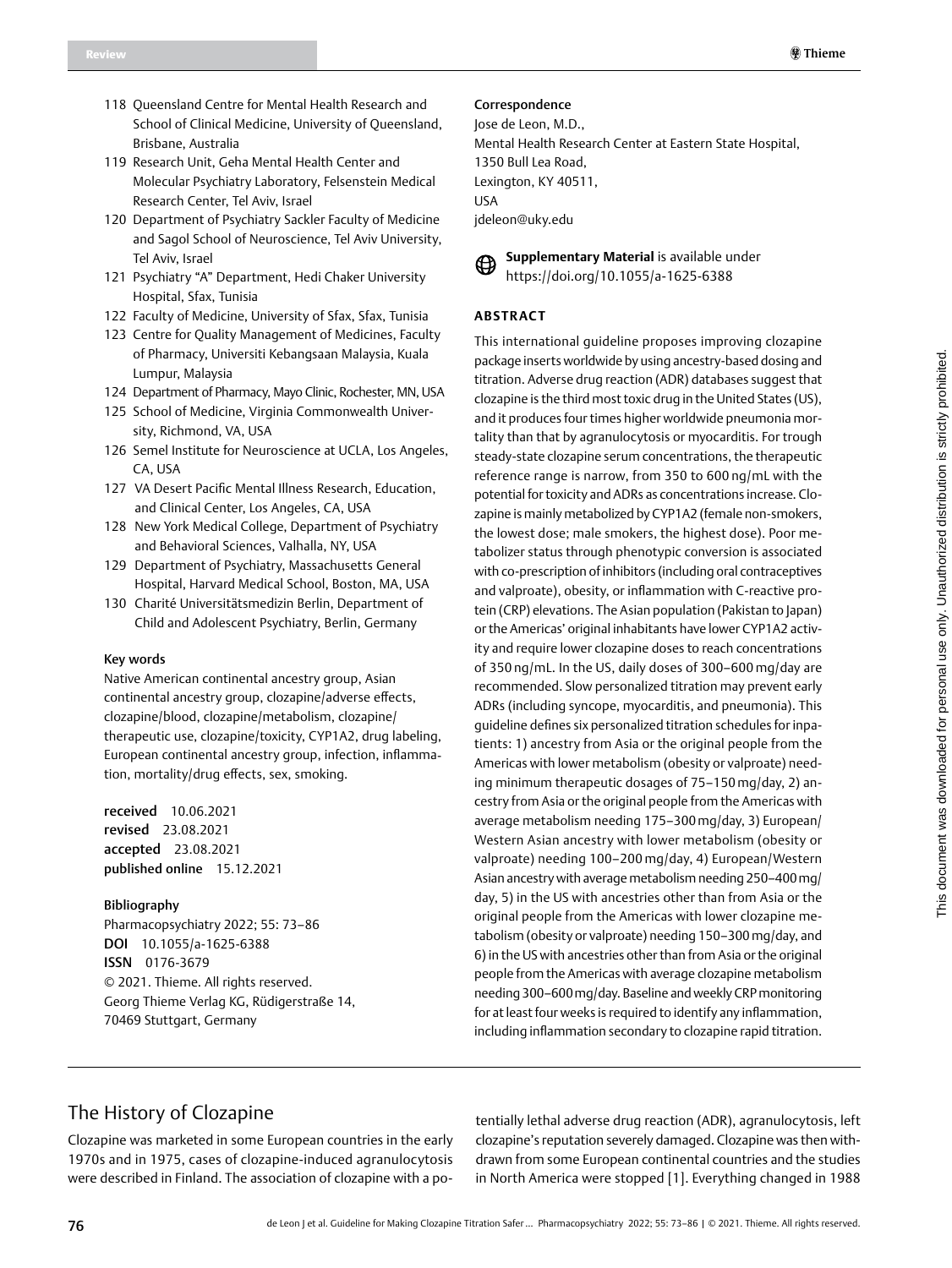when Kane et al. [2] published a randomized clinical trial (RCT) that demonstrated a significantly higher efficacy of clozapine than that of chlorpromazine for treatment-refractory schizophrenia (TRS). In the year following this RCT, the Food & Drug Administration (FDA) approved clozapine in the United States (US) for TRS with a centralized monitoring system called the Clozaril Patient Management System (CPMS). CPMS required weekly white blood counts (WBC) to prevent agranulocytosis. The approval by the FDA was followed by the resurrection of the use of clozapine in Continental Europe and the successive approval in other countries including the United Kingdom (in 1989), Canada (in 1991), Australia (in 1994), and Japan (in 2009).

In 1989, the FDA required almost no clozapine pharmacokinetic studies [1]. However, in 1996 a drug-drug interaction (DDI) with an antihistamine, terfenadine, was the cause of multiple deaths in the US. This led the FDA to ask for DDI study reports. As pharmacokinetic science evolved, pharmacokinetic studies became a cornerstone in the FDA's approval of new drugs, but clozapine became generic with no company supporting the required pharmacokinetic studies. As the FDA plays an important role in influencing drug agencies worldwide, the FDA's lack of attention worldwide to the growing knowledge of clozapine pharmacokinetics has made clozapine package inserts unsatisfactory. These package inserts require important changes, particularly the need to describe 1) dosing according to ancestry and 2) ancestry-based titrations [3]. Nielsen et al. [4] completed an excellent comprehensive worldwide comparison of clozapine package inserts which, following the FDA clozapine package insert, focused mainly on agranulocytosis but did not discuss the issues of ancestry or titration speed.

# Clozapine Safety

## Clozapine may be associated with lower mortality in treatment-refractory schizophrenia

TRS accounts for approximately one-third of people with schizophrenia [5]. While definitions of TRS vary [5], clozapine has been found to be the most efficacious antipsychotic for TRS in RCTs and the most effective in naturalistic cohorts. Most meta-analyses of RCTs support clozapine as the most efficacious antipsychotic in TRS [6]. A research group published a network meta-analysis [7] that did not find the superiority of clozapine in TRS but also published a meta-analysis describing clozapine as the most efficacious forthe acute treatment of multiple-episode schizophrenia in general [8]. Two systematic reviews of naturalistic cohort studies [9, 10] demonstrated greater effectiveness of clozapine than other antipsychotics because it was associated with fewer drug discontinuations and hospitalizations. Clozapine may have a particularly positive profile for well-being and some TRS patients are willing to remain on clozapine therapy for many years [1]. **Supplementary Box S1** reviews the complex issue that clozapine may decrease the mortality of patients with TRS who are willing to remain on clozapine for many years and increase their life expectancy when compared with those who are non-adherent [1, 11-16].

## Clozapine pharmacokinetics may explain its adverse drug reactions

Many clinicians are reluctant to use clozapine in patients with TRS due to systemic barriers and in part because of its toxicity, leading to its underuse in many countries [17]. This is not beneficial for people with schizophrenia or schizoaffective disorder, because clozapine: 1) is the only antipsychotic with FDA approval for reducing suicidal behavior [18], and 2) may reduce hostility and aggressive behaviors independent of its effects on other symptoms [19].

To reduce clozapine ADRs, an expert consensus guideline [20] strongly recommends monitoring serum/plasmatic levels, which is called therapeutic drug monitoring (TDM). The consensus guideline proposed a clozapine therapeutic reference range of 350– 600 ng/mL for trough steady-state clozapine concentrations. This value is for clozapine concentrations and does not include the major metabolite, norclozapine, nor the total amount of drugs (clozapine plus norclozapine). This range provides a therapeutic index of 1.7 (600/350 = 1.7), calculated by dividing the upper reference range by the lower reference. According to **Supplementary Table S1**, clozapine has the narrowest therapeutic index among secondgeneration antipsychotics [20–22]; therefore, it may be the most prone to toxicity and to causing dose-dependent ADRs that are really concentration-dependent ADRs within each patient [23].

## Clozapine toxicity

Unfortunately, the data from the FDA in the period from 1998– 2005 [24] also suggested that, with its current use in the US, clozapine can be associated with toxicity. Clozapine was associated with 3277 deaths or serious non-fatal outcomes, making it the third most toxic drug in the US, second only to oxycodone and fentanyl [24]. To address this potential for toxicity, the FDA has focused on decreasing clozapine mortality by raising awareness of myocarditis and severe neutropenia. In 2002, the US clozapine package insert included a warning about myocarditis and in 2015 the FDA required a new program called the Risk Evaluation and Mitigation Strategy focused on severe neutropenia.

The FDA's focus on clozapine-induced agranulocytosis as a major cause of clozapine mortality may be misguided. VigiBase, the pharmacovigilance database of the World Health Organization, has received worldwide reports on ADRs since 1968 from 134 drug agencies. A search on July 15, 2019, [25] indicated that agranulocytosis, including the initial cases in 1975, accounted for only 550 clozapine deaths (third in order) and had a low relative lethality of 2%. According to this VigiBase search (**Supplementary Table S2**), the eight major causes of death in clozapine patients were, in descending order: 1) pneumonia (2077 deaths) [26–29], 2) cardiac arrests (1449 deaths) [30, 31], 3) agranulocytosis (550 deaths) [32,33], 4) myocarditis (539 deaths) [34–36], 5) constipation (326 deaths) [37–39], 6) arrhythmia (319 deaths) [40, 41], 7) seizures (308 deaths) [40, 42–44], and 8) syncope (299 deaths) [45–47]. These deaths in patients using clozapine can be possibly explained as the combined effects of TRS and clozapine. For each clozapine ADR, the possible contribution of TRS and clozapine has been described in **Supplementary Table S2**.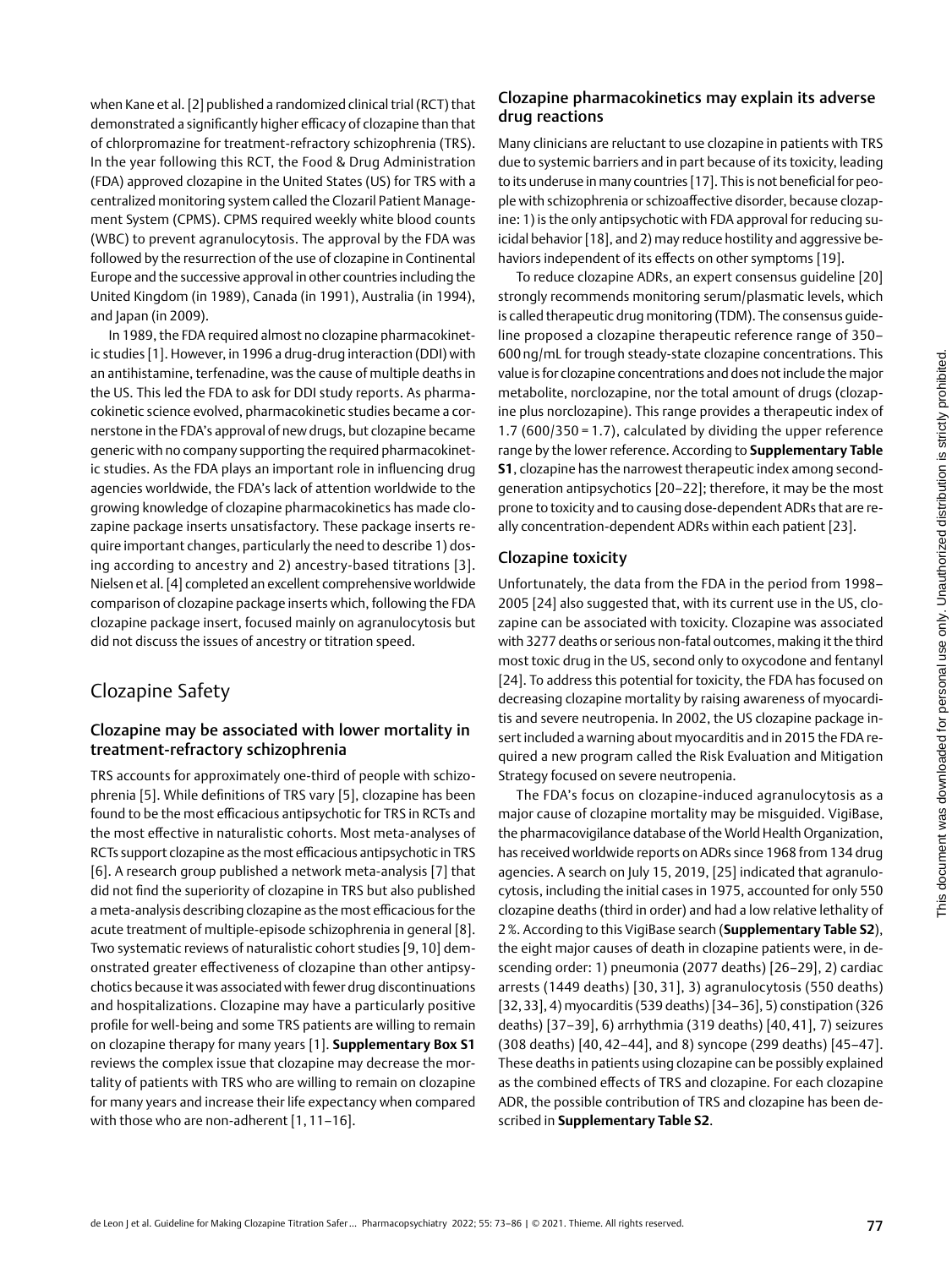#### Review **Thieme is a complete of the complete of the complete of the complete of the complete of the complete of the complete of the complete of the complete of the complete of the complete of the complete of the complete**

# Advances in Clozapine Pharmacokinetics not Included in the US Package Insert

After the development of the clozapine package insert in the US [48], in 1996 Bertilsson et al. [49] reported clozapine as mainly metabolized by cytochrome P450 1A2 (CYP1A2). Tobacco (and cannabis) smoking is a CYP1A2 inducer while estrogens are inhibitors. As with caffeine [50] and other CYP1A2 substrates, dosing varies based on stratification by sex and smoking into four groups. Female non-smokers need the lowest clozapine doses while male smokers need the highest [51]. **Supplementary Box S2** provides a detailed review of clozapine metabolism [49–62].

## Clinically relevant variables that may influence clozapine dosing

The pharmacokinetic variables that may influence clozapine metabolism including DDIs, obesity, inflammation, geriatric age, and pregnancy have been reviewed in **Supplementary Box S3**  [1, 21, 29, 40, 56, 63–79].

Clozapine inhibitors include fluvoxamine, ciprofloxacin, and oral contraceptives. High intake of caffeine can also behave as an inhibitor but tends to be more problematic in outpatients than inpatients for whom it is easier to control caffeine intake (footnote f of **Supplementary Box S3**). Clozapine inducers include carbamazepine and phenytoin. Valproate [69] may be both an inhibitor and inducer. However, to optimize a safer clozapine titration, valproate may be considered a potential inhibitor. Clozapine is lipophilic and deposits in the adipose tissue; this may explain the association between obesity and a decrease in clozapine metabolism [75], as with other CYP1A2 substrates [78]. Systemic inflammations, including infections, release cytokines that inhibit CYP1A2; increased clozapine level was described in 40 cases of infection [79]. In one clozapine cohort [65], in the 18 episodes of inflammation/infection, the effects ranged from mild TDM changes requiring no dose changes in patients with no leukocytosis and no abnormal C-reactive protein (CRP) to the need for reducing the dosage to one-third to compensate for the three-fold serum concentration levels. Moreover, by inducing inflammation during fast titration, clozapine can decrease its own metabolism to create a positive feedback mechanism.

**Supplementary Box S4** [50, 62, 68, 80–87] provides a detailed review of the limited available data on the influence of genetics and ancestry on clozapine metabolism and CYP1A2 activity. There are five main DNA ancestry groups [80]: African, European (and Western Asian), Asian (defined by the FDA as people whose ancestry ranges geographically from Pakistan to Japan), Oceanian, and the original people from the Americas. Asians and their descendants, the original people from the Americas [83], have lower CYP1A2 activity for unknown reasons (Section 3 of **Supplementary Box S4**) and need lower clozapine minimum therapeutic doses than the Europeans to reach 350ng/mL. People from Oceania split from Asians before the separation of East Asians. Based on a limited study [84] and clinical experience, and until more studies are available, it appears reasonable to think that people from Oceania may require doses and titrations similar to patients of European ancestry (Section 4 in **Supplementary Box S4**). There are no significant clozapine TDM studies [62] in patients of African descent. Although in the

US clinicians are not aware of clozapine dose differences for African-Americans, olanzapine is a CYP1A2 substrate and a population pharmacokinetic study suggested that people of African ancestry may need higher olanzapine doses (Section 5 in **Supplementary Box S4**).

**Supplementary Box S5** [48,88–90] indicates that current genotyping of CYP1A2, CYP2D6 or other genes is not useful for clozapine dosing.

## Establishing minimum therapeutic doses

TDM should be measured under standard conditions, requiring both steady-state and trough conditions which are defined in detail in **Supplementary Box S6** [1, 20, 48, 91]. Using trough steadystate TDM is the cornerstone for the rational use [1] of personalized clozapine dosing if one assumes that a minimum serum level of 350 ng/mL is needed for clozapine response in a majority of patients. Clozapine follows linear kinetics (i. e., linear relationship between dose and concentration when two conditions, including 1) in therapeutic dosages and 2) in the absence of inducers/inhibitors are met). The concentration-to-dose (C/D) ratio is relatively stable in each individual unless personal or environmental variables are changed. Higher clozapine C/D ratios indicate lower metabolism and are associated with females, non-smokers, ancestries from Asia or the original people from the Americas, co-prescription of inhibitors, obesity, and inflammation. Lower clozapine C/D ratios indicate lack of adherence or higher metabolism associated with males, smokers, European/Western Asian ancestry, and co-prescription of clozapine inducers [40]. The clozapine dose needed to reach a serum concentration of 350 ng/mL can be used to personalize clozapine dosing according to the pharmacokinetic characteristics of each individual and to compare average doses in subgroups after stratification by ancestry, sex, and smoking status.

**Supplementary Table S3** [40, 68, 83, 92] summarizes the TDM studies focused on ancestry. Average people of ancestries from Asia or the original people from the Americas need a minimum therapeutic dose between 175 mg/day for female non-smokers and 300mg/day for male smokers [68, 83]. In 2021, in a sample size of six average people of European ancestry [92], the minimum therapeutic doses were in the range of 275mg/day for female non-smokers and 400mg/day for male smokers. On the other hand, the nomogram of a British naturalistic TDM study [93] recommended doses ranging from 265mg/day in female non-smokers to 525mg/day in male smokers. Thus, several European textbooks follow that recommendation [94–96].

Pharmacologists use the term *phenoconversion* when a patient who metabolizes a drug normally becomes a poor metabolizer (PM) when compared with the control group of average metabolizers [88]. For clozapine, it can happen temporarily by taking an inhibitor (e. g., an oral contraceptive or sometimes valproate) or by developing inflammation or obesity. Clozapine PM status due to inhibitors, inflammation, or obesity requires approximately half the dose needed for their sex and smoking group within their ancestry group. As fluvoxamine is a very powerful clozapine inhibitor with unpredictable effects (a reduction of the clozapine dose to 1/5 or 1/10 may be required in some patients) [23,63], this guideline does not provide titrations for patients on fluvoxamine.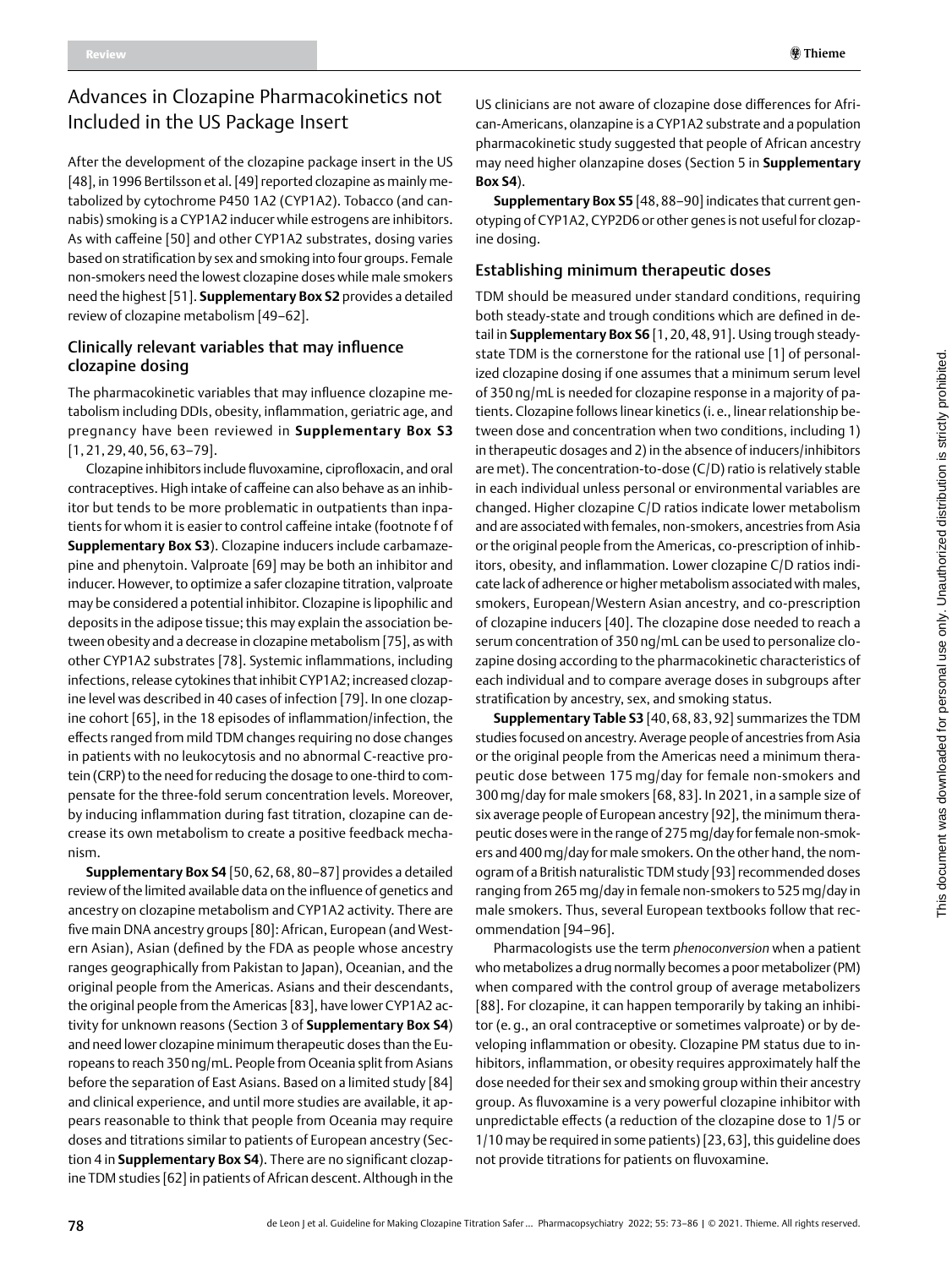## The US package insert does not comment on individualized doses or ethnicity

The US clozapine package insert [48] provides no recommendation regarding daily dose adjustments for sex, smoking, or ancestry. Moreover, the dosing recommendations in the US package insert were developed before any knowledge of clozapine metabolism was available and without any well-controlled dosing studies. It recommends targeting doses of 300 –450mg/day; subsequently, the dose can be increased once weekly or twice weekly, in increments of up to 100mg with a maximum dose of 900 mg/day [48].

**Supplementary Box S7** describes all published information on US clozapine dosing including: 1) dose recommendations from textbooks and review articles [97–102], 2) a nomogram from a chart review study [51], 3) a dose recommendation obtained by using clozapine C/D ratios in studies published earlier [103], 4) a re-analysis [92] of a systematic review [62] comparing US and European patients, and 5) a US RCT with three doses [104]. The finding of six TDM studies in European patients suggests doses up to 400mg/day for male smokers [92], although, according to the limited US clozapine data available, up to 600 mg/day is recommended for US male smokers (**Supplementary Box S7**).

# Clozapine Titration

## Myocarditis and rapid titration

Many Continental European countries typically use slow clozapine titrations and have extremely low incidences of myocarditis [105]. The best example is the Netherlands, where up to 10% of schizophrenia patients are on clozapine and it has developed a guideline [95] that encourages very slow outpatient titration. On the other hand, for many years Australia has been known to have a much higher incidence of clozapine-induced myocarditis [105]. **Supplementary Table S2** describes 3048 clozapine-induced myocarditis cases reported to drug agencies worldwide, with more than half the number of cases from Australia [25], a country of only 26 million people. A 2020 meta-analysis [106] of clozapine-induced myocarditis found a seven-fold difference between Australia and other countries with an event rate of 2% in nine Australian samples and of 0.3% in 15 non-Australian samples.

High rates of clozapine-induced myocarditis reported in some countries may be due to rapid titration. Slower titration was accompanied by a substantial reduction in the incidence of lamotrigineinduced Stevens-Johnson syndrome, which is believed to be a hypersensitivity reaction associated with rapid titration. This decrease occurred after the manufacturer slowed the recommended lamotrigine titration in average patients and further slowed by half in patients taking an inhibitor, valproate, who end up receiving half the lamotrigine maintenance dose of non-inhibited patients [107]. Clozapine-induced myocarditis may be a similar hypersensitivity reaction associated with rapid titration [108,109]. **Supplementary Table S4** [36, 68, 110–119] provides a comprehensive review of published data supporting the role of rapid titration in clozapineinduced myocarditis.

**Supplementary Box S8** describes a hypothetical model for hypersensitivity in clozapine-induced myocarditis which can be outlined in three phases [1]. In this model, the initial symptom is CRP elevation and frequent fever, then in the late-stage local signs of inflammation, most frequently myocarditis, become obvious; but other local inflammations including serositis, pneumonitis, hepatitis, pancreatitis, nephritis, or colitis can occur in the first two months of clozapine treatment during too-rapid titration [120].

#### Pneumonia may also be more severe during titration

Only two published studies have focused on the incidence of pneumonia during clozapine titration, including one on myocarditis in Denmark [121] and the other describing a rapid titration in Romania [113], suggesting that the severity of pneumonia may increase during clozapine titration. Aggressive titration may lead to sedation, hypersalivation, and swallowing disturbances, increasing the risk of aspiration pneumonia [29]. In Denmark, clozapine-induced myocarditis is extremely rare. In 3262 outpatient initiations of clozapine in the Danish registry, Rohde et al. [121] found only 0.03% of myocarditis and no associated deaths in the first two months. Surprisingly, seven of 26 deaths in the first two months were due to pneumonia. Another analysis from the Danish registry established an annual pneumonia incidence of 2.1% in patients on clozapine [28]. A Romanian study [113] promoting rapid titration had an incidence of 2.3% of pneumonia ( $1/44 = 0.23$ ) in only the first two weeks.

## Proposal for six personalized clozapine titrations for inpatients

As slow personalized titration considering DNA ancestry may be important for clozapine safety, this article proposes six titration schedules based on these inpatient groups: 1) ancestries from Asia or the original people from the Americas with lower clozapine metabolism (**Supplementary Box S9**), 2) ancestries from Asia or the original people from the Americas with average clozapine metabolism (**Supplementary Box S10**), 3) European/Western Asian ancestry with lower clozapine metabolism (**Supplementary Box S11**), 4) European/ Western Asian ancestry with average clozapine metabolism (**Supplementary Box S12**), 5) in the US of ancestries other than from Asia or the original people from the Americas with lower clozapine metabolism (**Supplementary Box S13**), and 6) in the US of ancestries other than from Asia or the original people from the Americas with average clozapine metabolism (**Supplementary Box S14**).

#### Baseline considerations for all six titrations

**Supplementary Box S15** describes considerations at baseline that are in common for the titrations of all six inpatient groups including: 1) indications for choosing slower titration in each ancestry group (use of oral contraceptives, use of valproate, or obesity), 2) avoiding potent inducers (rifampicin, phenytoin or phenobarbital), 3) avoiding fluvoxamine, 3) stopping benzodiazepines when possible [47], 4) ruling out baseline inflammation, and 5) avoiding smoking cessation during titration. In most countries, clozapine is started in hospitalized patients, therefore, our guidelines focus on inpatient titrations. The Dutch guideline [95] provides recommendations for outpatient titration which are even slower than its inpatient titration.

## Role of CRP during titration

**Supplementary Box S16** [65, 118–120] provides the rationale for simultaneous measurement of CRP and WBC [108] for the first four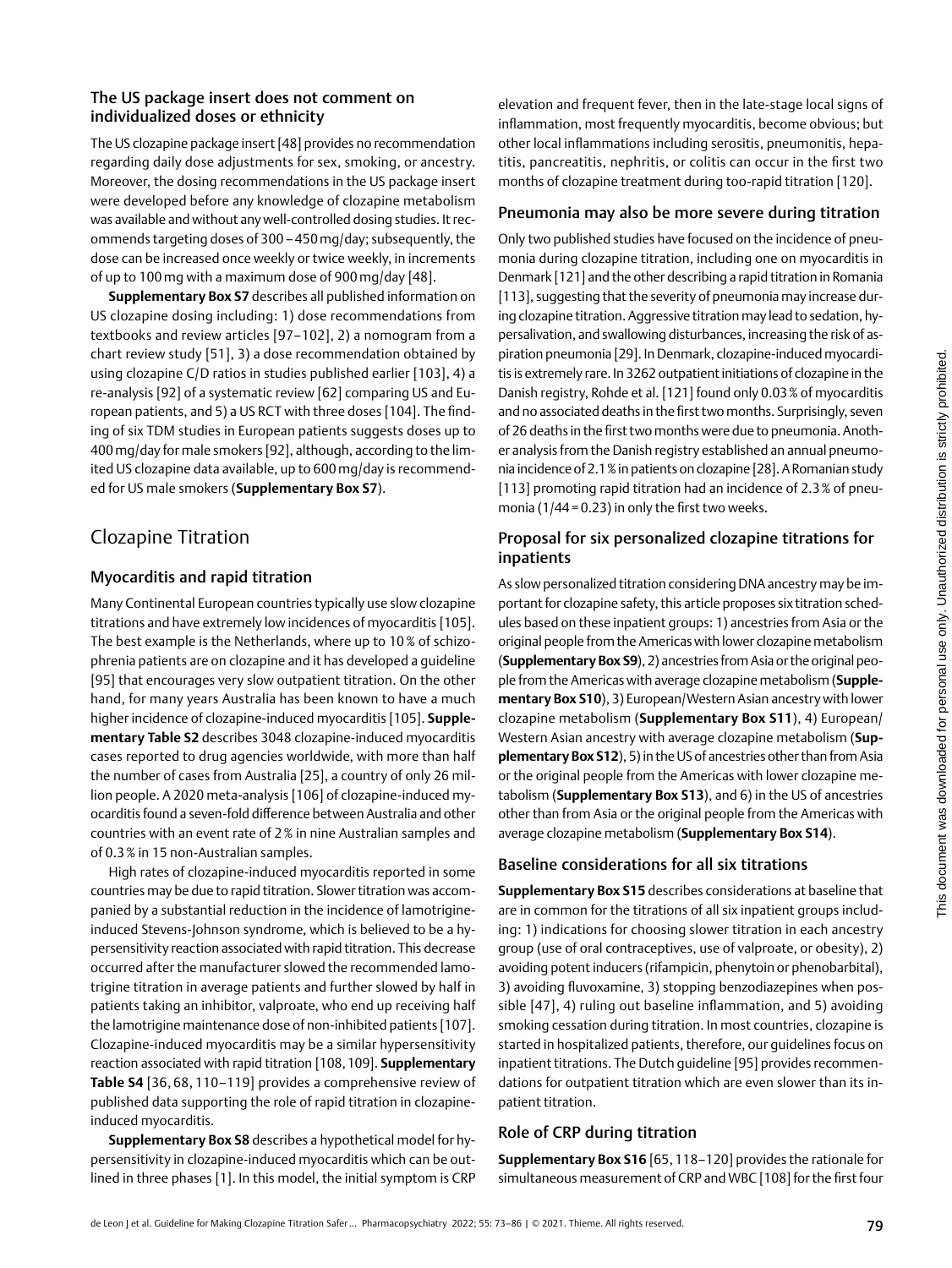weeks. Troponin is a sensitive and specific marker of myocardial damage. Thus, in countries with enough resources, adding weekly troponin during the first weeks appears reasonable until studies with better outcomes are available. The limited data available suggest that CRP elevations precede troponin elevations by several days.

In the first incidence of abnormal CRP during the titration, clinicians need to rule out a co-occurring inflammation, particularly an upper respiratory infection, and also consider a clozapine-induced inflammation explained by a titration that has been too fast for that specific patient. In case of abnormal CRP during clozapine titration: 1) clinicians should not increase the dose and the titration should be held and 2) when possible, consider daily monitoring of CRP and troponin. If the CRP and troponin do not normalize, clinicians need to decrease the clozapine dose or even stop it.

## Role of clozapine therapeutic drug monitoring during titration

#### TDM use when available

Many clinicians around the world have no access to TDM. For those clinicians who want to use TDM during titration, schedules (**Supplementary Box S9–S14**) provide rough estimations for which non-steady-state TDMs may look worrisome during the first morning of Weeks 2, 3, and 4. In most settings, clozapine TDM results are not available for several days and may not help in the immediate management of patients based on symptoms and CRP, but they may help in retrospectively interpreting complex cases.

#### Use of a single therapeutic drug monitoring in predicting the clozapine maintenance dose

Once the patient has reached the target dose in the fourth week, it is important to maintain the same dose for at least five days and measure trough TDM. In therapeutic concentrations (or near therapeutic concentrations) clozapine follows linear kinetics and the clozapine C/D ratio is relatively stable [40] as long as it is not affected by inflammation or changes in relevant environmental factors (inhibitors or inducers, including smoking). Therefore, a single TDM in the fourth week which is likely to follow linear kinetics can be used to estimate the minimum therapeutic dose, providing a serum concentration of at least 350ng/mL. **Supplementary Table S5** provides multiple examples of TDMs at different clozapine doses and explains the estimation of minimum therapeutic doses.

#### The mean of multiple therapeutic drug monitorings is a better predictor of the final clozapine maintenance dose

Clozapine metabolism in an individual varies substantially and a single trough steady-state TDM provides only a rough approximation of clozapine C/D ratio as long as confounding factors (e.g., comedication, absence of inflammation, smoking behavior, and caffeine intake) remain stable. On the other hand, having at least five trough steady-state TDMs and calculating the mean clozapine C/D ratio provides a more accurate determination of the patient's clozapine C/D ratio, as long as confounding factors do not change.

**Supplementary Figures S1** [62] and **S2** [122] illustrate this variability in both clozapine and total C/D ratios in two cases with extreme metabolism explained in **Supplementary Box S17** [62,122]. **Supplementary Figure S1** [62] describes a clozapine PM with a

mean minimum therapeutic dose of 90mg/day based on 17 TDMs but, using individual TDMs, the minimum therapeutic dose ranged from 66mg/day to 121mg/day. **Supplementary Figure S2** [122] describes the case of an obese US smoker with a mean minimum therapeutic dose of 443 mg/day based on 17 TDMs but, using individual TDMs, the minimum therapeutic dose ranged from 353mg/day to 565mg/day.

### Unresolved issues

These guidelines do not try to cover all aspects of clozapine treatment but focus only on making titration safer around the world, hopefully encouraging all drug agencies to consider ancestry-based titration. The neglected issues briefly discussed below are: 1) the problem of current approaches focused on an average dose for an average patient, 2) some titration areas need development and 3) the need for guidelines to personalize dosing for maintenance treatment.

#### The need for personalized approaches

Those researchers interested in an approach that focuses on the best average dose for clozapine [123] ignore the need for clozapine personalized dosing based on pharmacokinetic principles. As current approaches have not worked with clozapine, the current guidelines propose at least six best-personalized dosages and these six titrations do not consider that some genetic or ancestry groups may require additional personalized approaches. Future studies are needed to verify whether or not using these six titrations will help to decrease clozapine toxicity. The current data on clozapine toxicity from the FDA [24] or VigiBase [25] appear concerning. Lower doses during titration and the maintenance phase may decrease clozapine toxicity (**Supplementary Box S18**).

#### Areas of clozapine titration that need development

**Supplementary Box S19** lists as areas of clozapine titration that need the following development: 1) adjustment of these ancestrybased clozapine guidelines for children and adolescents, 2) study of CYP1A2 mutations and epigenetic mechanisms that may help identify genetic clozapine PMs [62, 68, 88, 118, 124–127], 3) clarification of the existence or non-existence of very rare genetic clozapine ultrarapid metabolizers (UMs) [88, 122, 128], 4) consideration of personalized titration for other ancestry groups (e. g., people of Oceanian or African ancestry) and testing, as a strategy, the selection of the ancestry associated with the lowest doses in people with mixed ancestry, 5) US TDM studies with stratification by sex, smoking and ancestry to establish minimum therapeutic doses, 6) concentrations lower or higher than 350 ng/mL may be appropriate for some patients [129, 130], 7) studies on minimum therapeutic doses and concentrations for indications other than TRS and 8) more flexible clozapine formulations, including those allowing lower dose administration [81].

#### Future guidelines for personalized dosing during maintenance treatment

These guidelines only focus on clozapine titration to prevent myocarditis, orthostatic hypotension, sedation, and the risk of early pneumonia. **Supplementary Box S18** explains the need for future guidelines focused on personalized dosing during the maintenance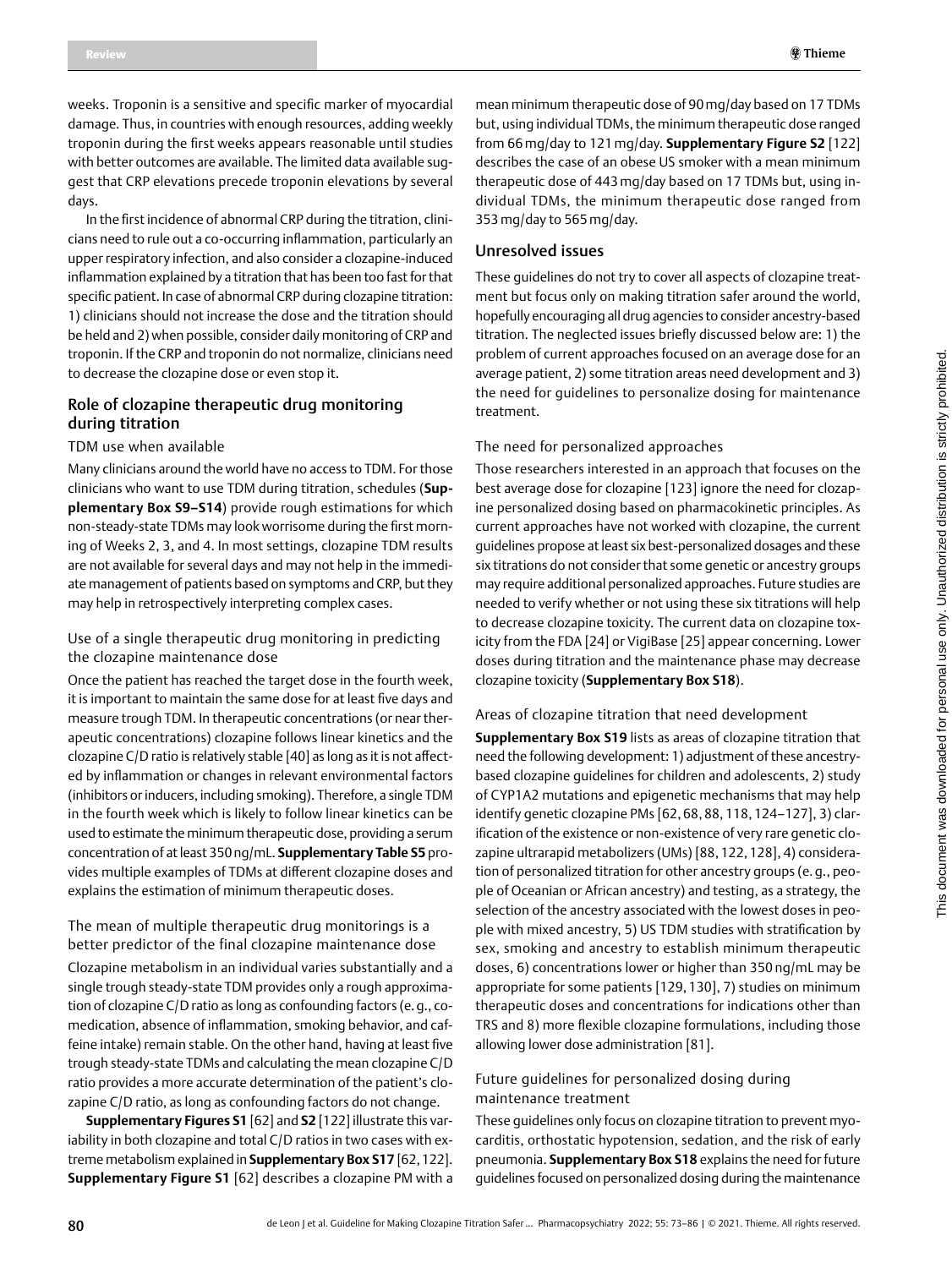phase, including a review of three major topics: the prevention of concentration-related ADRs [23], the use of adjunctive treatments such as fluvoxamine, and the use of new point-of-care devices to quickly measure WBC and TDM [1].

## Conclusion

In conclusion, these six sets of personalized titration schedules based on ancestry, sex, smoking, co-medication, obesity, inflammation, and potential for the existence of genetic PMs are intended to make clozapine titration safer. We hope that drug agencies worldwide start considering placing in the clozapine package inserts the role of ancestry in clozapine dosing and considering slow personalized titration as perhaps an inexpensive and easy way to increase clozapine safety [3]. Future studies will need to verify whether these ancestry-based titrations are helpful or not. Readers are encouraged to provide feedback to improve these titrations.

# Acknowledgments

Lorraine Maw, M.A., at the University of Kentucky Mental Health Research Center, helped with editing.

# Contributors

The first version of this guide was developed by Dr. de Leon based on his 30 years of experience with clozapine including five years of research managing a double-blind study of three clozapine dosages used in Philadelphia state hospitals; the study was awarded by the National Institute of Mental Health to George Simpson, M.D., and Richard Josiassen, Ph.D. Dr. de Leon has also spent 25 years in clinical activity in Kentucky state mental health facilities. Other authors contributed with their clinical and/or research experience in clozapine. Many of them have been co-authors in articles regarding clozapine dosing based on ancestry: Drs. Schoretsanitis, Smith, Molden, Solismaa, Seppälä, Kopeček, Švancer, Olmos, Iglesias-Garcia, Iglesias-Alonso, Spina, Ruan, Chun-Yue Wang, Tang, Lin, Rajkumar, González-Esquivel, Jung-Cook, and Baptista; regarding clozapine and infection: Drs. Ruan, Chun-Yue Wang, Rohde, Nielsen, Verdoux, Quiles, Sanz, and De las Cuevas; regarding clozapine and myocarditis: Drs. Cohen, Schulte, Ertuğrul, and Anıl Yağcıoğlu; regarding clozapine reviews: Drs. Schoretsanitis, Ruan, Chun-Yue Wang, De las Cuevas, Kaithi, Kane, Farooq, and Ng; regarding antipsychotic pharmacokinetics: Drs. McCollum, Shelton, Hiemke, López-Jaramillo, McGrane, Lana, Eap, Arrojo-Romero, and Rădulescu; and regarding antipsychotic response: Drs. Motuca and Crespo-Facorro. All authors either drafted or critically revised the content and approved the final version.

## Funding

This study article was prepared without any external funding. No commercial organizations had any role in the writing of this paper for publication.

## Conflict of Interest

In the last 3 years, the following authors had no conflict of interest:Drs. de Leon, Schoretsanitis, Molden, Smith, Solismaa, Švancer, Olmos, Ricciardi, Iglesias-Garcia, Iglesias-Alonso, Spina, Ruan, Chuan-Yue Wang, Gang Wang, Tang, Lin, Lane, Rajkumar, González-Esquivel, Jung-Cook, Baptista, Rohde, Nielsen, Verdoux, Quiles, Sanz, De las Cuevas, Cohen, Schulte, Chopra, McCollum, Shelton, Kaithi, Farooq, McGrane, Lana, Arrojo-Romero, Rădulescu, Every-Palmer, Bebawi, Bhattacharya, Otsuka, Lazary, Torres, Yecora, Motuca, Chan, Zolezzi, Ouanes, De Berardis, Grover, Kirilochev, Soloviev, Ayub, Silva, Bonelli, Temmingh, Decloedt, Pedro, Pacheco Palha, LLerena, Fernandez-Egea, Siskind, Masmoudi, Mohd Saffian, Leung and Buckley. In the last 3 years several authors report conflicts of interests. Dr. Seppälä is permanent medical advisor, received lecture fees and is an advisory board member from Viatris that markets clozapine in Finland and other European countries.Dr. Kopeček participated in speakers/advisory boards and lectured with the support of Angelini, Janssen Pharmaceuticals, Lundbeck and Richter Gedeon. Dr. Yong Sik Kim received grants, research support and honoraria from Janssen, Otsuka, Whan in Pharm and Bukwang Pharm (Sumitomo Dannipon Pharma). Dr. Se Hyun Kim received research grants from and/or served as a lecturer for Janssen, Eli Lilly, and Dongwha. Dr. Ertuğrul has received speaker's honoraria from Abdi İbrahim Otsuka.Dr. Anıl Yağcıoğlu has received speaker's honoraria and consulting fees from Janssen and Abdi İbrahim Otsuka. Dr. Cotes has received research funding from Otsuka, Lundbeck, Roche, Alkermes, and is a consultant for Saladax Biomedical. Dr. Kane reports personal fees from Alkermes, personal fees from Allergan, personal fees from Bristol-Myers Squibb, personal fees from IntraCellular Therapies, Janssen, Lundbeck, Minerva, Neurocrine, Otsuka, Pierre Fabre, Reviva, Sunovion, Takeda, Teva, outside-thesubmitted work from LB Pharma, MedAvante and The Vanguard Research Group. Dr. Ng had served as consultant for Grunbiotics, Lundbeck, Servier, and Janssen-Cilag, and received research speaker honoraria from Servier, Janssen-Cilag and Pfizer.IMcG received royalties from Hogrefe Publishing Corp. T.L. Dr. Bilbily is supported by the National Institute on Drug Abuse training grant 5T32DA007261-30 (MPI). Dr. Hiemke received speaker's honoraria from Otsuka. Dr. López-Jaramillo reports financial support for research from Financial support from the National Institute of Mental Health, USA, MinCiencias, Colombia and the Universidad de Antioquia, Colombia. Dr. Eap received honoraria for conferences or teaching CME courses from Janssen-Cilag, Lundbeck, Otsuka, Sandoz, Servier, Sunovion, Vifor-Pharma, and Zeller. Dr. Seifritz has received honoraria from Schwabe GmbH for educational lectures. He has further received educational grants and consulting fees from Janssen Cilag, Lundbeck, Angelini, Otsuka, Servier, Recordati, Vifor, Sunovion, and Mepha. Dr. Bousman is a member of the Clinical Pharmacogenetics Implementation Consortium (CPIC) and Pharmacogene Variation Consortium (PharmVar). Dr. Kelly has served as a consultant for Alkermes, Lyndra and Sunovion. Dr. Procyshyn has been on the speaker's bureau and attended advisory board meetings for Janssen, Lundbeck, and Otsuka. Dr. Adebayo was on the advisory board of Janssen for a Long Acting Injectable Paliperidone palmitate in Nigeria. Janssen is not involved in Clozapine in Nigeria. Dr. Fountoulakis has received grants in the past, served as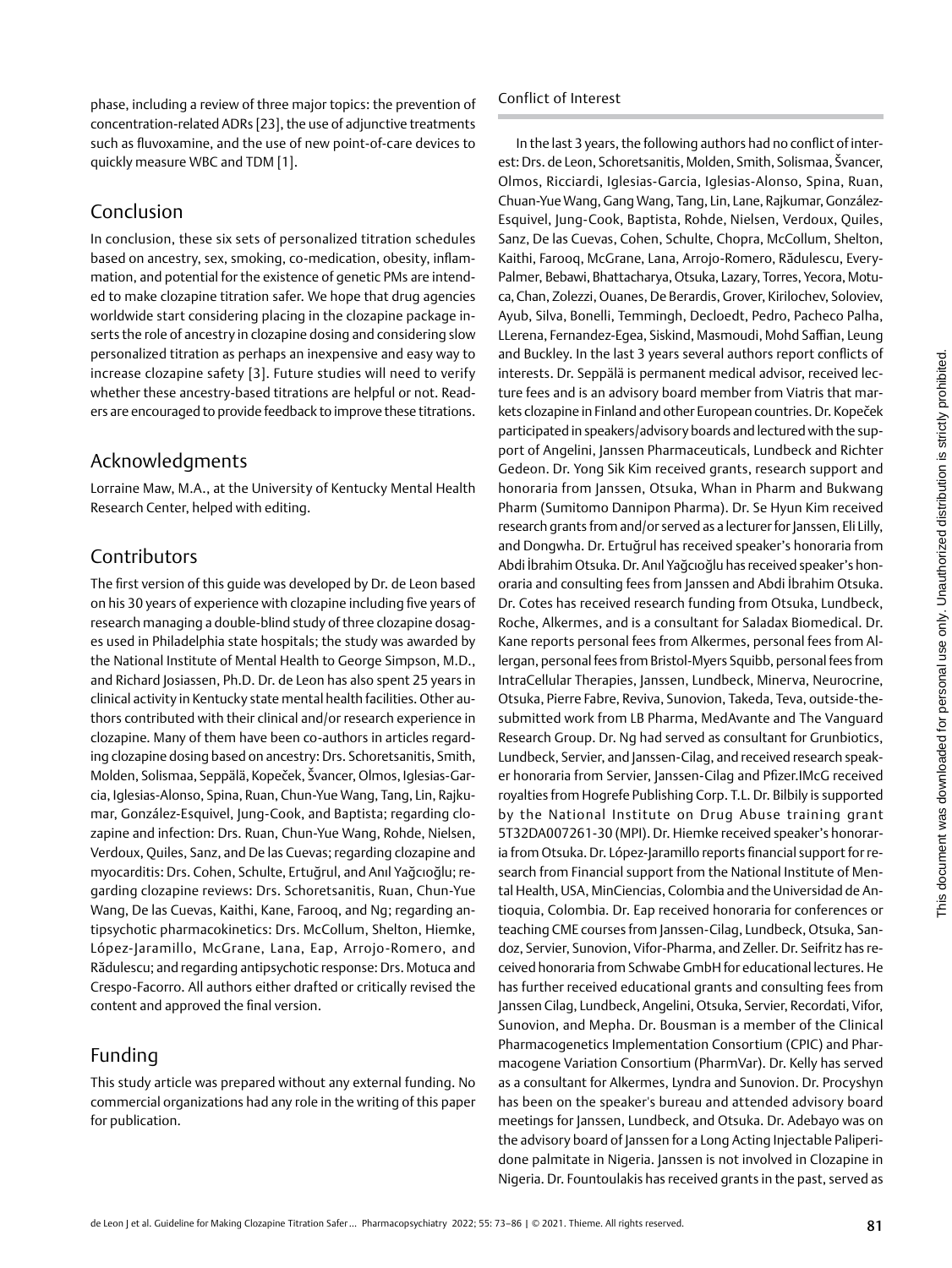consultant, advisor or CME speaker, or received support to attend congresses by the following entities: AstraZeneca, Bristol-Myers Squibb, Eli Lilly, Ferrer, Gedeon Richter, Janssen, Lundbeck, Otsuka, Pfizer, the Pfizer Foundation, Sanofi-Aventis, Servier, Shire and others. Since January 2020 he has been the director of Cochrane Greece and completely free from any conflict of interest. Dr. Wilkowska has received research support from Angelini, Biogen, Eli Lilly and Company, Janssen-Cilag, Lundbeck, Polpharma, Sanofi and Valeant. Dr. Cubała has received research support from Alkermes, Allergan, Auspex, Biogen, Celon, Ferrier, Forest Laboratories, Janssen, Otsuka, and Sanofi; he has served on speaker bureaus for Angelini, Celon, Janssen, and Sanofi, and he has served as a consultant for GW Pharmaceuticals, Janssen, Celon and Sanofi. Dr. Villagrán-Moreno has received speaker's honoraria from Janssen and have developed lectures and presented clozapine lectures for Adamed, which sells clozapine in Spain; he has participated in advisory boards for Rovi and in research projects for Otsuka. Dr. Crespo-Facorro has received funding unrelated to the present work for research projects and/or honoraria as a consultant or speaker from the following entities: Angelini, Janssen-Cilag, Lundbeck, Otsuka, Mylan, Sanofi-Aventis, ADAMED, Agencia Española de Investigacion, Instituto de Salud Carlos III, the EU Seventh Framework Program and Horizon 2020. Dr. Takeuchi has received speaker's fees from EA Pharma, Kyowa, Janssen, Lundbeck, Meiji Seika Pharma, Mochida, Otsuka, Sumitomo Dainippon Pharma, Takeda, and Yoshitomiyakuhin. Dr. Tsukahara has received speaker's honoraria from Eisai Inc. Dr. Gründer has served as a consultant for Allergan (Dublin, Ireland), Boehringer Ingelheim (Ingelheim, Germany), Institute for Quality and Efficiency in Health Care (IQWiG, Cologne, Germany), Janssen-Cilag (Neuss, Germany), Lundbeck (Copenhagen, Denmark), Otsuka (Chiyoda, Japan), Recordati (Milan, Italy), Sage (Cambridge, USA), and Takeda (Osaka, Japan). He has served on the speakers' bureau of Gedeon Richter (Budapest, Hungary), Janssen Cilag, Lundbeck, Otsuka, Recordati. He has received grant support from Boehringer Ingelheim, Lundbeck and Saladax (Bethlehem, USA). He is co-founder and/or shareholder of Mind and Brain Institute GmbH (Zornheim, Germany), Brainfoods GmbH (Zornheim, Germany), OVID Health Systems GmbH (Berlin, Germany) and MIND Foundation gGmbH (Berlin, Germany). Dr. Sagud participated in lectures for the following companies: Alkaloid, Belupo, Elli Lilly, Gedeon Richter, Jadran Galenski Laboratorij, Johnson / Johnson, Lundbeck, Makpharm, Pliva, Stada and participated in the clinical trial: Eli Lilly, Krka and Gedeon Richter. Dr. Celofiga received speaker's honoraria from Ely Lilly, Lundbeck, Richter Gedeon, Krka, Lek, Pliva, Angelini Pharma and participated in advisory boards for Janssen Pharmaceuticals and Lundbeck. Dr. Ignjatovic Ristic developed and presented clozapine lectures with the support of Mylan, received speaker's honoraria from Mylan, Teva Serbia, Pharm Swiss, Krka and Janssen. Dr. Ortiz has been a consultant and has received honoraria from Janssen-Cilag. Dr. Elkis received research grants from the São Paulo Research Support Foundation (FAPESP) and honoraria for participation as a member of advisory boards, speaker, or travel support from the following pharmaceutical companies: Aché, Cristalia, Daiichi-Sankyo, Janssen, Mantecorp-Hypera, Sandoz, and Teva.Dr. Weizman received speaker's honoraria from Lundbeck, Lilly, Teva, Trima, Jansen, Medison, Novartis and AstraZeneca. These activities were unrelated to the current study. Dr Marder

reports consultation fees from Roche, Sunovion, Merck, Boehringer Ingelheim and Otsuka. He reports research support from Boehringer-Ingelheim, and GW Pharma. Dr. Citrome has engaged in collaborative research with, or received consulting or speaking fees, from: AbbVie, Acadia, Alexza, Alkermes, Allergan, Angelini, Astellas, AstraZeneca, Avanir, Axsome, BioXcel, Boehringer Ingelheim, Bristol-Myers Squibb, Cadent Therapeutics, Eisai, Eli Lilly, Forum, Genentech, Impel, Indivior, Intra-Cellular Therapies, Janssen, Jazz, Karuna, Lundbeck, Luye, Lyndra, Medavante-Prophase, Meiji, Merck, Medivation, Mylan, Neurocrine, NeuroRx, Novartis, Noven, Osmotica, Otsuka, Pfizer, Reckitt Benckiser, Relmada, Reviva, Sage, Shire, Sunovion, Takeda, Teva, University of Arizona, Valeant, Vanda, and one-off ad hoc consulting for individuals/entities conducting marketing, commercial, or scientific scoping research. Dr. Freudenreich has the following financial relationship with a commercial interest to disclose (recipient SELF; content area SCHIZOPHRENIA): Alkermes – Research grant (to institution), consultant honoraria (Advisory Board); Avanir – Research grant (to institution); Janssen – Research grant (to institution), consultant honoraria (Advisory Board); Integral - Consultant honoraria; Neurocrine – Consultant honoraria (Advisory Board); Novartis – Consultant honoraria; Otsuka – Research grant (to institution); Roche – Consultant honoraria; Springer Verlag – Royalties (medical writer); Elsevier – Honoraria (medical editing); Global Medical Education – Honoraria (CME speaker and content developer); Medscape – Honoraria (CME speaker); American Psychiatric Association – Consultant honoraria (SMI Adviser); Wolters-Kluwer – Royalties (content developer); UpToDate – Royalties, honoraria (content developer and editor, including for a chapter on clozapine). Dr. Correll has been a consultant and/or advisor to or has received honoraria from: AbbVie, Acadia, Alkermes, Allergan, Angelini, Aristo, Axsome, Damitsa, Gedeon Richter, Hikma, IntraCellular Therapies, Janssen/ J&J, Karuna, LB Pharma, Lundbeck, MedAvante-ProPhase, MedIn-Cell, Medscape, Merck, Mitsubishi Tanabe Pharma, Mylan, Neurocrine, Noven, Otsuka, Pfizer, Recordati, Rovi, Servier, Sumitomo Dainippon, Sunovion, Supernus, Takeda, Teva, and Viatris. He provided expert testimony for Janssen and Otsuka. He served on a Data Safety Monitoring Board for Lundbeck, Rovi, Supernus, and Teva. He has received grant support from Janssen and Takeda. He received royalties from UpToDate and is also a stock option holder of LB Pharma. Dr. Müller reports he has been a co-investigator for two pharmacogenetic studies where genetic test kits were provided as an in-kind contribution by Myriad Neuroscience. He did not receive any payments or any equity, stocks, or options from any pharmacogenetic companies. He is also a co-inventor of two patents assessing risk for antipsychotic-induced weight gain (pending).

#### References

- [1] de Leon J, Ruan CJ, Schoretsanitis G et al. A rational use of clozapine based on adverse drug reactions, pharmacokinetics, and clinical pharmacopsychology. Psychother Psychosom 2020; 89: 200–204
- [2] Kane J, Honigfeld G, Singer J et al. Clozapine for the treatment-resistant schizophrenic: A double-blind comparison with chlorpromazine. Arch Gen Psychiatry 1988; 45: 789–796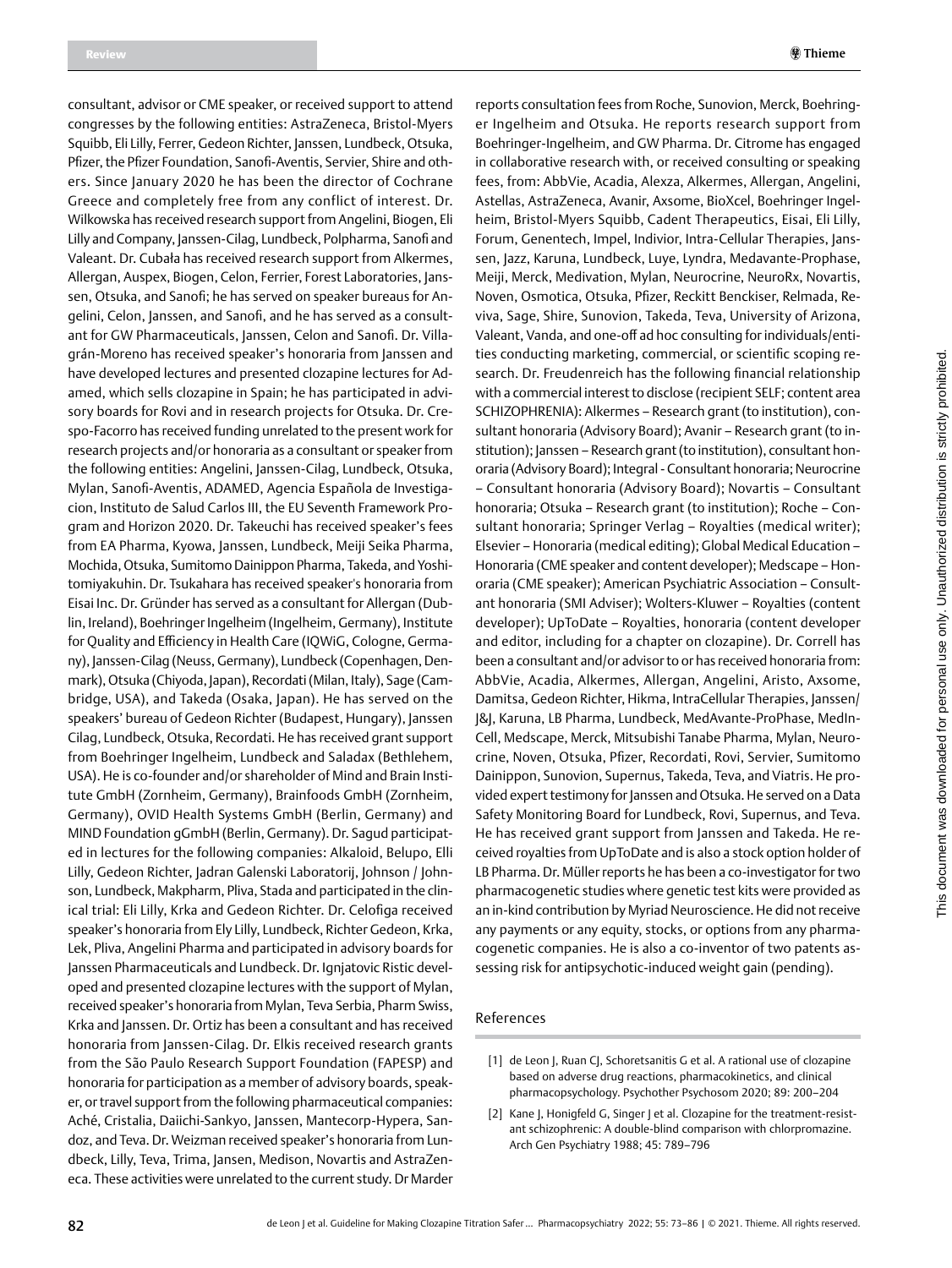- [3] de Leon J, Ruan CJ, Schoretsanitis G et al. Dose and safety concerns of clozapine: worldwide package inserts need revisions. Schizophr Res 2020; 216: 2–4
- [4] Nielsen J, Young C, Ifteni P et al. Worldwide differences in regulations of clozapine use. CNS Drugs 2016; 30: 149–161
- [5] Howes OD, McCutcheon R, Agid O et al. Treatment-resistant schizophrenia: Treatment Response and Resistance in Psychosis (TRRIP) Working Group Consensus Guidelines on diagnosis and terminology. Am J Psychiatry 2017; 174: 216–229
- [6] Siskind D, McCartney L, Goldschlager R et al. Clozapine v. first- and second-generation antipsychotics in treatment-refractory schizophrenia: systematic review and meta-analysis. Br J Psychiatry 2016; 209: 385–392
- [7] Samara MT, Dold M, Gianatsi M et al. Efficacy, acceptability, and tolerability of antipsychotics in treatment-resistant schizophrenia: A network meta-analysis. JAMA Psychiatry 2016; 73: 199–210
- [8] Huhn M, Nikolakopoulou A, Schneider-Thoma J et al. Comparative efficacy and tolerability of 32 oral antipsychotics for the acute treatment of adults with multi-episode schizophrenia: A systematic review and network meta-analysis. Lancet 2019; 394: 939–951
- [9] Land R, Siskind D, McArdle P et al. The impact of clozapine on hospital use: a systematic review and meta-analysis. Acta Psychiatr Scand 2017; 135: 296–309
- [10] Masuda T, Misawa F, Takase M et al. Association with hospitalization and all-cause discontinuation among patients with schizophrenia on clozapine vs other oral second-generation antipsychotics: A systematic review and meta-analysis of cohort studies. JAMA Psychiatry 2019; 76: 1052–1062
- [11] Hjorthøj C, Stürup AE, McGrath JJ et al. Years of potential life lost and life expectancy in schizophrenia: a systematic review and metaanalysis. Lancet Psychiatry 2017; 4: 295–301
- [12] Vermeulen JM, van Rooijen G, van de Kerkhof MPJ et al. Clozapine and long-term mortality risk in patients with schizophrenia: a systematic review and meta-analysis of studies lasting 1.1-12.5 years. Schizophr Bull 2019; 45: 315–329
- [13] Cho J, Hayes RD, Jewell A et al. Clozapine and all-cause mortality in treatment-resistant schizophrenia: a historical cohort study. Acta Psychiatr Scand 2019; 139: 237–247
- [14] van der Zalm Y, Foldager L, Termorshuizen F et al. Clozapine and mortality: A comparison with other antipsychotics in a nationwide Danish cohort study. Acta Psychiatr Scand 2021; 143: 216–226
- [15] Taipale H, Tanskanen A, Mehtälä J et al. 20-year follow-up study of physical morbidity and mortality in relationship to antipsychotic treatment in a nationwide cohort of 62,250 patients with schizophrenia (FIN20). World Psychiatry 2020; 19: 61–68
- [16] Tiihonen J, Lönnqvist J, Wahlbeck K et al. 11-year follow-up of mortality in patients with schizophrenia: a population-based cohort study (FIN11 study). Lancet 2009; 374: 620–627
- [17] Bachmann CJ, Aagaard L, Bernardo M et al. International trends in clozapine use: a study in 17 countries. Acta Psychiatr Scand 2017; 136: 37–51
- [18] Meltzer HY, Alphs L, Green AI et al. Clozapine treatment for suicidality in schizophrenia: International Suicide Prevention Trial (InterSePT). Arch Gen Psychiatry 2003; 60: 82–91
- [19] Citrome L, Volavka J. Specific anti-hostility effects of atypical antipsychotics in persons with schizophrenia: from clozapine to cariprazine. Harv Rev Psychiatry 2021; 29: 20–34
- [20] Hiemke C, Bergemann N, Clement HW et al. Consensus guidelines for therapeutic drug monitoring in neuropsychopharmacology: update 2017. Pharmacopsychiatry 2018; 51: 9–62
- [21] Schoretsanitis G, Kane JM, Correll CU et al. Blood levels to optimize antipsychotic treatment in clinical practice: a joint consensus statement of the American Society of Clinical Psychopharmacology

and the Therapeutic Drug Monitoring Task Force of the Arbeitsgemeinschaft für Neuropsychopharmakologie und Pharmakopsychiatrie. J Clin Psychiatry 2020; 81: 19cs13169

- [22] Williams RL. FDA position on product selection for "narrow therapeutic index" drugs. Am J Health Syst Pharm 1997; 54: 1630–1632
- [23] Spina E, Hiemke C, de Leon J. Assessing drug-drug interactions through therapeutic drug monitoring when administering oral second-generation antipsychotics. Expert Opin Drug Metab Toxicol 2016; 12: 407–422
- [24] Moore TJ, Cohen MR, Furberg CD. Serious adverse drug events reported to the Food and Drug Administration, 1998-2005. Arch Intern Med 2007; 167: 1752–1759
- [25] de Leon J, Sanz EJ, De Las Cuevas C. Data from the World Health Organization's pharmacovigilance database supports the prominent role of pneumonia in mortality associated with clozapine adverse drug reactions. Schizophr Bull 2020; 46: 1–3
- [26] de Leon J, Sanz EJ, Norén GN et al. Pneumonia may be more frequent and have more fatal outcomes with clozapine than with other second-generation antipsychotics. World Psychiatry 2020; 19: 120–121
- [27] Rohde C, Siskind D, de Leon | et al. Antipsychotic medication exposure, clozapine, and pneumonia: results from a self-controlled study. Acta Psychiatr Scand 2020; 142: 78–86
- [28] Villasante-Tezanos AG, Rohde C, Nielsen J et al. Pneumonia risk: approximately one-third is due to clozapine and two-thirds is due to treatment-resistant schizophrenia. Acta Psychiat Scand 2020; 142: 66–67
- [29] Schoretsanitis G, Ruan CJ, Rohde C et al. An update on the complex relationship between clozapine and pneumonia. Expert Rev Clin Pharmacol 2021; 24: 1–5
- [30] Vohra J. Sudden cardiac death in schizophrenia: a review. Heart Lung Circ 2020; 29: 1427–1432
- [31] Papola D, Ostuzzi G, Gastaldon C et al. Antipsychotic use and risk of life- threatening medical events: umbrella review of observational studies. Acta Psychiatr Scand 2019; 140: 227–243
- [32] Myles N, Myles H, Xia S et al. A meta-analysis of controlled studies comparing the association between clozapine and other antipsychotic medications and the development of neutropenia. Aust N Z J Psychiatry 2019; 53: 403–412
- [33] Wiciński M, Węclewicz MM. Clozapine-induced agranulocytosis/ granulocytopenia: mechanisms and monitoring. Curr Opin Hematol 2018; 25: 22–28
- [34] Winckel K, Siskind D, Hollingworth S et al. Clozapine-induced myocarditis: separating the wheat from the chaff. Aust N Z J Psychiatry 2015; 49: 188
- [35] Ronaldson KJ, Fitzgerald PB, Taylor AJ et al. A new monitoring protocol for clozapine-induced myocarditis based on an analysis of 75 cases and 94 controls. Aust NZ J Psychiatry 2011; 45: 458–465
- [36] Ronaldson KJ, Fitzgerald PB, Taylor AJ et al. Rapid clozapine dose titration and concomitant sodium valproate increase the risk of myocarditis with clozapine: a case-control study. Schizophr Res 2012; 141: 173–178
- [37] Shirazi A, Stubbs B, Gomez L et al. Prevalence and predictors of clozapine-associated constipation: a systematic review and meta-analysis. Int J Mol Sci 2016; 17: 863
- [38] West S, Rowbotham D, Xiong G et al. Clozapine induced gastrointestinal hypomotility: a potentially life threatening adverse event. A review of the literature. Gen Hosp Psychiatry 2017; 46: 32–37
- [39] Cohen D. Clozapine and gastrointestinal hypomotility. CNS Drugs 2017; 31: 1083–1091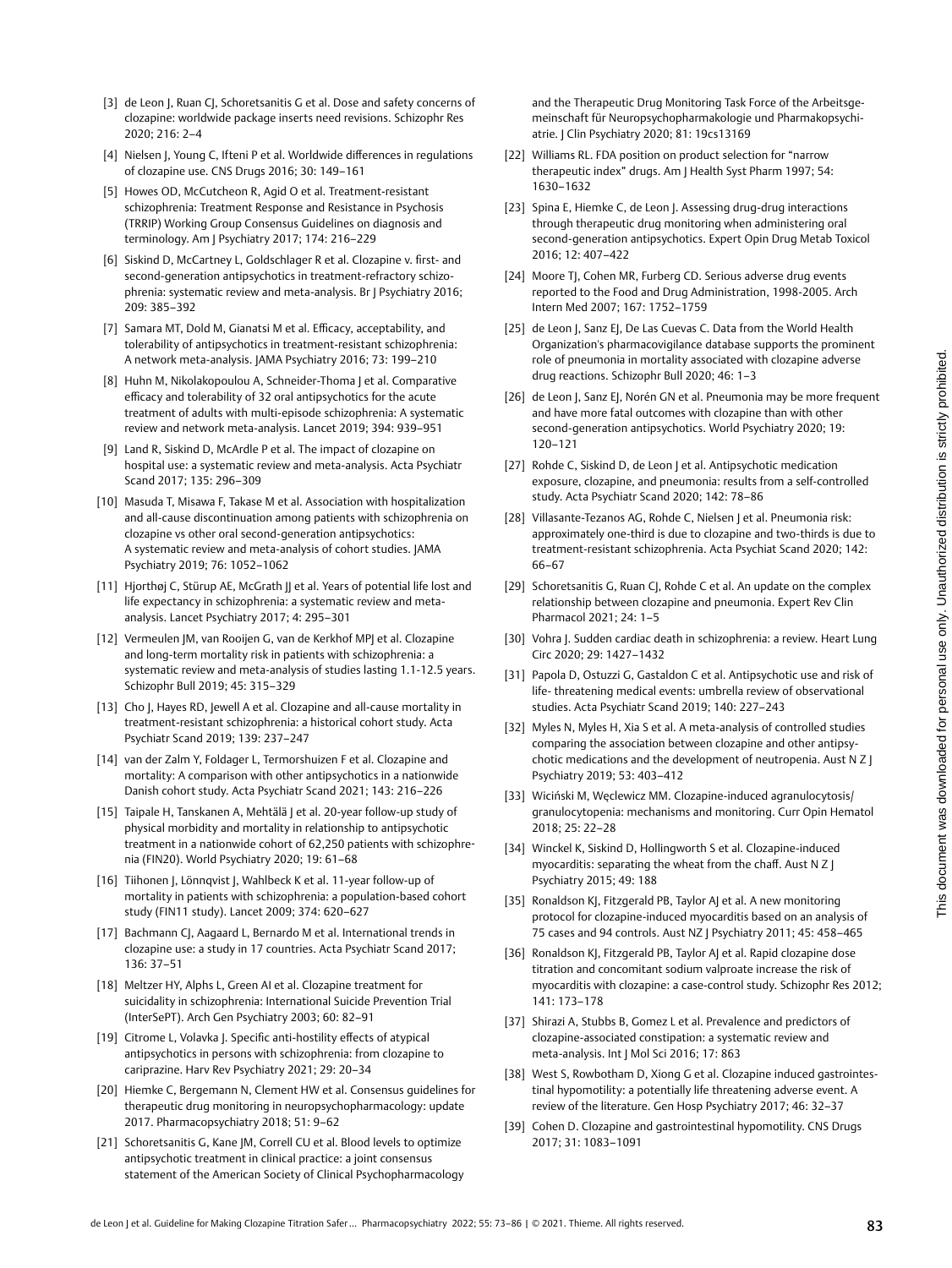- [40] de Leon J, Schoretsanitis G, Kane JM et al. Using therapeutic drug monitoring to personalize clozapine dosing in Asians. Asia Pac Psychiatry 2020; 12: e12384
- [41] Spina E, de Leon J. Clinically relevant interactions between newer antidepressants and second-generation antipsychotics. Expert Opin Drug Metab Toxicol 2014; 10: 721–746
- [42] Pacia SV, Devinsky O. Clozapine-related seizures: experience with 5,629 patients. Neurology 1994; 44: 2247–2249
- [43] Clancy MJ, Clarke MC, Connor DJ et al. The prevalence of psychosis in epilepsy; a systematic review and meta-analysis. BMC Psychiatry 2014; 14: 75
- [44] Asenjo Lobos C, Komossa K, Rummel-Kluge C et al. Clozapine versus other atypical antipsychotics for schizophrenia. Cochrane Database Syst Rev 2010; CD006633
- [45] Trifirò G, Spina E. Age-related changes in pharmacodynamics: focus on drugs acting on central nervous and cardiovascular systems. Curr Drug Metab 2011; 12: 611–620
- [46] Nielsen J, Correll CU, Manu P et al. Termination of clozapine treatment due to medical reasons: when is it warranted and how can it be avoided? J Clin Psychiatry 2013; 74: 603–613
- [47] Sabaawi M, Singh NN, de Leon J. Guidelines for the use of clozapine in individuals with developmental disabilities. Res Dev Disabil 2006; 27: 309–336
- [48] Sandoz, Inc. CLOZAPINE tablet [Package insert]. Sandoz Inc. Princeton, NJ. Available from: [https://dailymed.nlm.nih.gov/](https://dailymed.nlm.nih.gov/dailymed/drugInfo.cfm?setid=e503b3cd-574e-ed6a-c7ed-3368115f7f72) [dailymed/drugInfo.cfm?setid](https://dailymed.nlm.nih.gov/dailymed/drugInfo.cfm?setid=e503b3cd-574e-ed6a-c7ed-3368115f7f72) = e503b3cd-574e-ed6a-c7ed-[3368115f7f72](https://dailymed.nlm.nih.gov/dailymed/drugInfo.cfm?setid=e503b3cd-574e-ed6a-c7ed-3368115f7f72)
- [49] Bertilsson L, Carrillo JA, Dahl ML et al. Clozapine disposition covaries with CYP1A2 activity determined by a caffeine test. Br J Clin Pharmacol 1994; 38: 471–473
- [50] Ghotbi R, Christensen M, Roh HK et al. Comparisons of CYP1A2 genetic polymorphisms, enzyme activity and the genotype-phenotype relationship in Swedes and Koreans. Eur | Clin Pharmacol 2007; 63: 537–546
- [51] Perry PJ, Bever KA, Arndt S et al. Relationship between patient variables and plasma clozapine concentrations: a dosing nomogram. Biol Psychiatry 1998; 44: 733–738
- [52] Haslemo T, Eikeseth PH, Tanum L et al. The effect of variable cigarette consumption on the interaction with clozapine and olanzapine. Eur J Clin Pharmacol 2006; 62: 1049–1053
- [53] Dobrinas M, Cornuz J, Oneda B et al. Impact of smoking, smoking cessation, and genetic polymorphisms on CYP1A2 activity and inducibility. Clin Pharmacol Ther 2011; 90: 117–125
- [54] Wagner E, McMahon L, Falkai P et al. Impact of smoking behavior on clozapine blood levels - a systematic review and meta-analysis. Acta Psychiatr Scand 2020; 142: 456–466
- [55] Olesen OV, Linnet K. Contributions of five human cytochrome P450 isoforms to the N-demethylation of clozapine in vitro at low and high concentrations. J Clin Pharmacol 2001; 41: 823–832
- [56] Schoretsanitis G, Kane JM, Ruan CJ et al. Comprehensive review of the clinical utility of and a combined analysis of the clozapine/ norclozapine ratio in therapeutic drug monitoring for adult patients. Expert Rev Clin Pharmacol 2019; 12: 603–621
- [57] Chang WH, Lin SK, Lane HY et al. Reversible metabolism of clozapine and clozapine N-oxide in schizophrenic patients. Prog Neuropsychopharmacol Biol Psychiatry 1998; 22: 723–739
- [58] de Leon J. Glucuronidation enzymes, genes and psychiatry. Int J Neuropsychopharmacol 2003; 6: 57–72
- [59] Loi CM, Smith DA, Dalvie D. Which metabolites circulate? Drug Metab Dispos 2013; 41: 933–951
- [60] Schaber G, Stevens I, Gaertner HJ et al. Pharmacokinetics of clozapine and its metabolites in psychiatric patients: Plasma protein binding and renal clearance. Br J Clin Pharmacol 1998; 46: 453–459
- [61] Kuoppamäki M, Syvälahti E, Hietala J. Clozapine and N-desmethylclozapine are potent 5-HT1C receptor antagonists. Eur J Pharmacol 1993; 245: 179–182
- [62] Ruan CJ, Zang YN, Wang CY et al. Clozapine metabolism in East Asians and Caucasians: a pilot exploration of the prevalence of poor metabolizers and a systematic review. J Clin Psychopharmacol 2019; 39: 135–144
- [63] Jerling M, Lindström L, Bondesson U et al. Fluvoxamine inhibition and carbamazepine induction of the metabolism of clozapine: evidence from therapeutic drug monitoring service. Ther Drug Monit 1994; 16: 368–374
- [64] Spina E, Barbieri MA, Cicala G et al. Clinically relevant interactions between atypical antipsychotics and anti-infective agents. Pharmaceuticals (Basel) 2020; 13: 439
- [65] Ruan CJ, Zang YN, Cheng YH et al. Around 3% of 1,300 levels were elevated during infections in a retrospective review of 131 Beijing hospital in-patients with more than 24,000 days of clozapine treatment. Psychother Psychosom 2020; 89: 255–257
- [66] de Leon J. Atypical antipsychotic dosing: the effect of smoking and caffeine. Psychiatr Serv 2004; 55: 491–493
- [67] Faber MS, Fuhr U. Time response of cytochrome P450 1A2 activity on cessation of heavy smoking. Clin Pharmacol Ther 2004; 76: 178–184
- [68] Ruan CJ, Wang CY, Tang YL et al. Exploring the prevalence of clozapine phenotypic poor metabolizers in 4 Asian samples: they ranged between 2% and 13. | Clin Psychopharmacol 2019; 39: 644–648
- [69] de Leon J. Future studies on the interaction between clozapine and valproic acid should aspire to include longitudinal designs and free valproate concentrations, and should consider that inducer and/or inhibitory effects may vary with time, the individual, and the auto-induction of valproic acid. Ther Drug Monit 2020; 42: 159–161
- [70] Facciolà G, Avenoso A, Scordo MG et al. Small effects of valproic acid on the plasma concentrations of clozapine and its major metabolites in patients with schizophrenic or affective disorders. Ther Drug Monit 1999; 21: 341–345
- [71] Wong JO, Leung SP, Mak T et al. Plasma clozapine levels and clinical response in treatment-refractory Chinese schizophrenic patients. Prog Neuropsychopharmacol Biol Psychiatry 2006; 30: 251–264
- [72] Diaz FJ, Santoro V, Spina E et al. Estimating the size of the effects of co-medications on plasma clozapine concentrations using a model that controls for clozapine doses and confounding variables. Pharmacopsychiatry 2008; 41: 81–91
- [73] Rajkumar AP, Poonkuzhali B, Kuruvilla A et al. Clinical predictors of serum clozapine levels in patients with treatment-resistant schizophrenia. Int Clin Psychopharmacol 2013; 28: 50–56
- [74] Spina E, D'Arrigo C, Santoro V et al. Effect of valproate on olanzapine plasma concentrations in patients with bipolar or schizoaffective disorder. Ther Drug Monit 2009; 31: 758–763
- [75] Diaz FJ, Josiassen RC, de Leon J. The effect of body weight changes on total plasma clozapine concentrations determined by applying a statistical model to the data from a double-blind trial. J Clin Psychopharmacol 2018; 38: 442–446
- [76] Kuzin M, Haen E, Hiemke C et al. Body mass index as a determinant of clozapine plasma concentrations: A pharmacokinetic-based hypothesis. J Psychopharmacol 2021; 35: 273–278
- [77] Zarezadeh M, Saedisomeolia A, Shekarabi M et al. The effect of obesity, macronutrients, fasting and nutritional status on drug-metabolizing cytochrome P450s: a systematic review of current evidence on human studies. Eur J Nutr 2021; 60: 2905–2921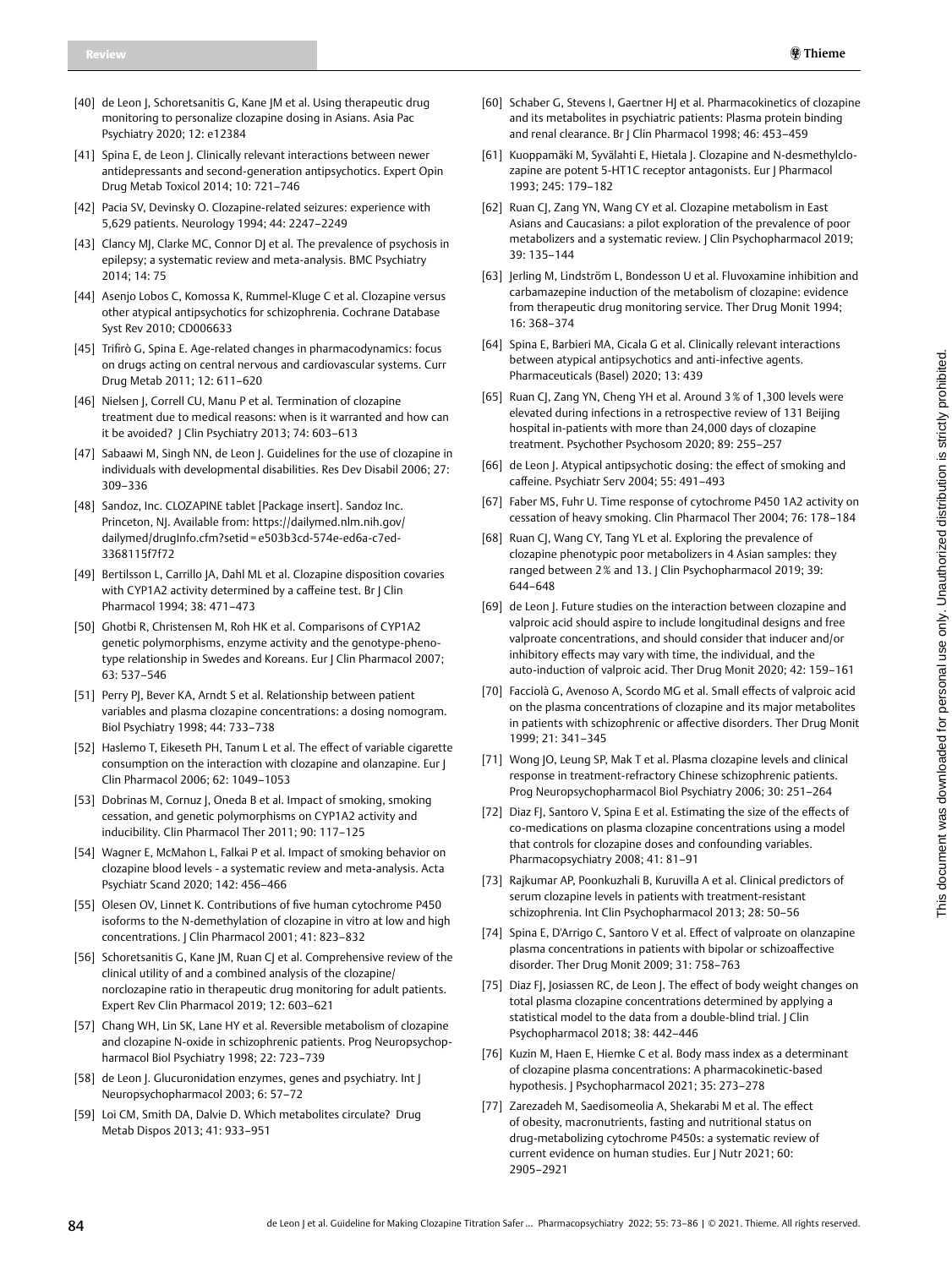- [78] Moschny N, Hefner G, Grohmann R et al. Therapeutic drug monitoring of second- and third-generation antipsychotic drugsinfluence of smoking behavior and inflammation on pharmacokinetics. Pharmaceuticals (Basel) 2021; 14: 514
- [79] Clark SR, Warren NS, Kim G et al. Elevated clozapine levels associated with infection: A systematic review. Schizophr Res 2018; 192: 50–56
- [80] Nielsen R, Akey JM, Jakobsson M et al. Tracing the peopling of the world through genomics. Nature 2017; 541: 302–310
- [81] de Leon J, Rajkumar AP, Kaithi AR et al. Do Asian patients require only half of the clozapine dose prescribed for Caucasians? A critical overview. Indian J Psychol Med 2020; 42: 4–10
- [82] Suhas S, Kumar V, Damodharan D et al. Do Indian patients with schizophrenia need half the recommended clozapine dose to achieve therapeutic serum level? An exploratory study. Schizophr Res 2020; 222: 195–201
- [83] González-Esquivel DF, Jung-Cook H, Baptista T et al. Amerindians may need clozapine dosing similar to that of Asians. Rev Psiquiatr Salud Ment 2021; 14: 177–179
- [84] Menkes DB, Glue P, Gale C et al. Steady-state clozapine and norclozapine pharmacokinetics in Maori and European patients. EBioMedicine 2018; 27: 134–137
- [85] Zang YN, Dong F, Li AN et al. The impact of smoking, sex, infection, and comedication administration on oral olanzapine: a population pharmacokinetic model in Chinese psychiatric patients. Eur J Drug Metab Pharmacokinet 2021; 46: 353–37
- [86] Sathirakul K, Chan C, Teng L et al. Olanzapine pharmacokinetics are similar in Chinese and Caucasian subjects. Br J Clin Pharmacol 2003; 56: 184–187
- [87] Bigos KL, Pollock BG, Coley KC et al. Sex, race, and smoking impact olanzapine exposure. J Clin Pharmacol 2008; 48: 157–165
- [88] Ruan CJ, de Leon J. Is there a future for CYP1A2 pharmacogenetics in the optimal dosing of clozapine? Pharmacogenomics 2020; 21: 369–373
- [89] The Dutch Pharmacogenomic Working Group. Phamacogenomic recommendations, farmacogenetica-update. 2020;Available at [www.](http://www.knmp.nl/) [knmp.nl/](http://www.knmp.nl/)
- [90] Dobrinas M, Cornuz J, Eap CB. Pharmacogenetics of CYP1A2 activity and inducibility in smokers and exsmokers. Pharmacogenet Genomics 2013; 23: 286–292
- [91] Jakobsen MI, Larsen JR, Svensson CK et al. The significance of sampling time in therapeutic drug monitoring of clozapine. Acta Psychiatr Scand 2017; 135: 159–169
- [92] Schoretsanitis G, Smith RL, Molden E et al. European Caucasians may need lower minimum therapeutic clozapine doses than those customarily proposed. J Clin Psychopharmacol 2021; 41: 140–147
- [93] Rostami-Hodjegan A, Amin AM, Spencer EP et al. Influence of dose, cigarette smoking, age, sex, and metabolic activity on plasma clozapine concentrations: a predictive model and nomograms to aid clozapine dose adjustment and to assess compliance in individual patients. J Clin Psychopharmacol 2004; 24: 70–78
- [94] Quiles C, Verdoux H. La clozapine. Encyclopédie Médico-chirurgicale. Paris: Elsevier Masson SAS; 2020
- [95] Netherlands clozapine collaboration group [Internet]. Guideline for the use of clozapine [http://www.clozapinepluswerkgroep.nl/](http://www.clozapinepluswerkgroep.nl/wp-content/uploads/2013/07/Guideline-for-the-use-of-Clozapine-2013.pdf) [wp-content/uploads/2013/07/Guideline-for-the-use-of-Clozap](http://www.clozapinepluswerkgroep.nl/wp-content/uploads/2013/07/Guideline-for-the-use-of-Clozapine-2013.pdf)[ine-2013.pdf](http://www.clozapinepluswerkgroep.nl/wp-content/uploads/2013/07/Guideline-for-the-use-of-Clozapine-2013.pdf)
- [96] Taylor DM, Barnes TRE, Young AH. Maudsley Prescribing Guidelines in Psychiatry. 13th edition. Hosbroken, NJ: Wiley-Blackwell; 2018
- [97] Lieberman JA, Kane JM, Johns CA. Clozapine: guidelines for clinical management. J Clin Psychiatry 1989; 50: 329–338
- [98] Baldessarini RJ, Frankenburg FR. Clozapine. A novel antipsychotic agent. N Engl J Med 1991; 324: 746–754
- [99] Citrome L. Schizophrenia life-threatening and life-saving treatment? Curr Psychiatry 2009; 8: 57–63
- [100] Meltzer HY. Clozapine: balancing safety with superior antipsychotic efficacy. Clin Schizophr Relat Psychoses 2012; 6: 134–144
- [101] Marder SR, Yang YS. Chapter 25. Clozapine. In: Schatzberg AF, Nemeroff CB, Ed. The American Psychiatric Association Publishing textbook of psychopharmacology. 5th edition.Washington, DC: American Psychiatric Association Publishing; 2017: 623–648
- [102] Meyer JM, Stahl SM. The clozapine handbook: Stahl's handbooks (Stahl's essential psychopharmacology handbooks). Cambridge: Cambridge University Press; 2020
- [103] de Leon J, Armstrong SC, Cozza KL. The dosing of atypical antipsychotics. Psychosomatics 2005; 46: 262–273
- [104] Simpson GM, Josiassen RC, Stanilla JK et al. Double-blind study of clozapine dose response in chronic schizophrenia. Am J Psychiatry 1999; 156: 1744–1750
- [105] Cohen D, Bogers JP, van Dijk D et al. Beyond white blood cell monitoring: screening in the initial phase of clozapine therapy. | Clin Psychiatry 2012; 73: 1307–1312
- [106] Siskind D, Sidhu A, Cross J et al. Systematic review and meta-analysis of rates of clozapine-associated myocarditis and cardiomyopathy. Aust N Z J Psychiatry 2020; 54: 467–481
- [107] Wang XQ, Lv B, Wang HF et al. Lamotrigine-induced severe cutaneous adverse reaction: Update data from 1999-2014. J Clin Neurosci 2015; 22: 1005–1011
- [108] Freudenreich O. Clozapine-induced myocarditis: prescribe safely but do prescribe. Acta Psychiatr Scand 2015; 132: 240–241
- [109] de Leon J, Tang YL, Baptista T et al. Titrating clozapine amidst recommendations proposing high myocarditis risk and rapid titrations. Acta Psychiatr Scand 2015; 132: 242–243
- [110] Bandelow B, Degner D, Kreusch U et al. Myocarditis under therapy with clozapine. Schizophr Res 1995; 17: 293–294
- [111] Pui-yin Chung J, Shiu-yin Chong C, Chung KF et al. The incidence and characteristics of clozapine- induced fever in a local psychiatric unit in Hong Kong. Can J Psychiatry 2008; 53: 857–862
- [112] Ifteni P, Nielsen J, Burtea V et al. Effectiveness and safety of rapid clozapine titration in schizophrenia. Acta Psychiatr Scand 2014; 130: 25–29
- [113] Ifteni P, Correll CU, Nielsen J et al. Rapid clozapine titration in treatment-refractory bipolar disorder. J Affect Disord 2014; 166: 168–172
- [114] Aksoy Poyraz C, Turan Ş, Demirel ÖF et al. Effectiveness of ultra-rapid dose titration of clozapine for treatment-resistant bipolar mania: case series. Ther Adv Psychopharmacol 2015; 5: 237–242
- [115] Lochhead JD, Nelson MA, Schneider AL. Risks and benefits of rapid clozapine titration. Ment Illn 2016; 8: 6457
- [116] Chopra N, de Leon J. Clozapine-induced myocarditis may be associated with rapid titration: A case report verified with autopsy. Int J Psychiatry Med 2016; 51: 104–115
- [117] Poyraz CA, Özdemir A, Sağlam NG et al. Rapid clozapine titration in patients with treatment refractory schizophrenia. Psychiatr Q 2016; 87: 315–322
- [118] de Leon J, Rhee DW, Kondracke A et al. Rapid titration and decreased clozapine clearance may help explain five cases of clozapine-induced myocarditis in a New York Hospital. Psychosomatics 2020; 61: 102–103
- [119] Danilewitz M, Rafizadeh R, Bousman CA. Successful clozapine rechallenge after suspected clozapine-associated myocarditis: a case report. J Clin Psychopharmacol 2021; 41: 218–220
- [120] Verdoux H, Quiles C, de Leon J. Clinical determinants of fever in clozapine users and implications for treatment management: A narrative review. Schizophr Res 2019; 211: 1–9